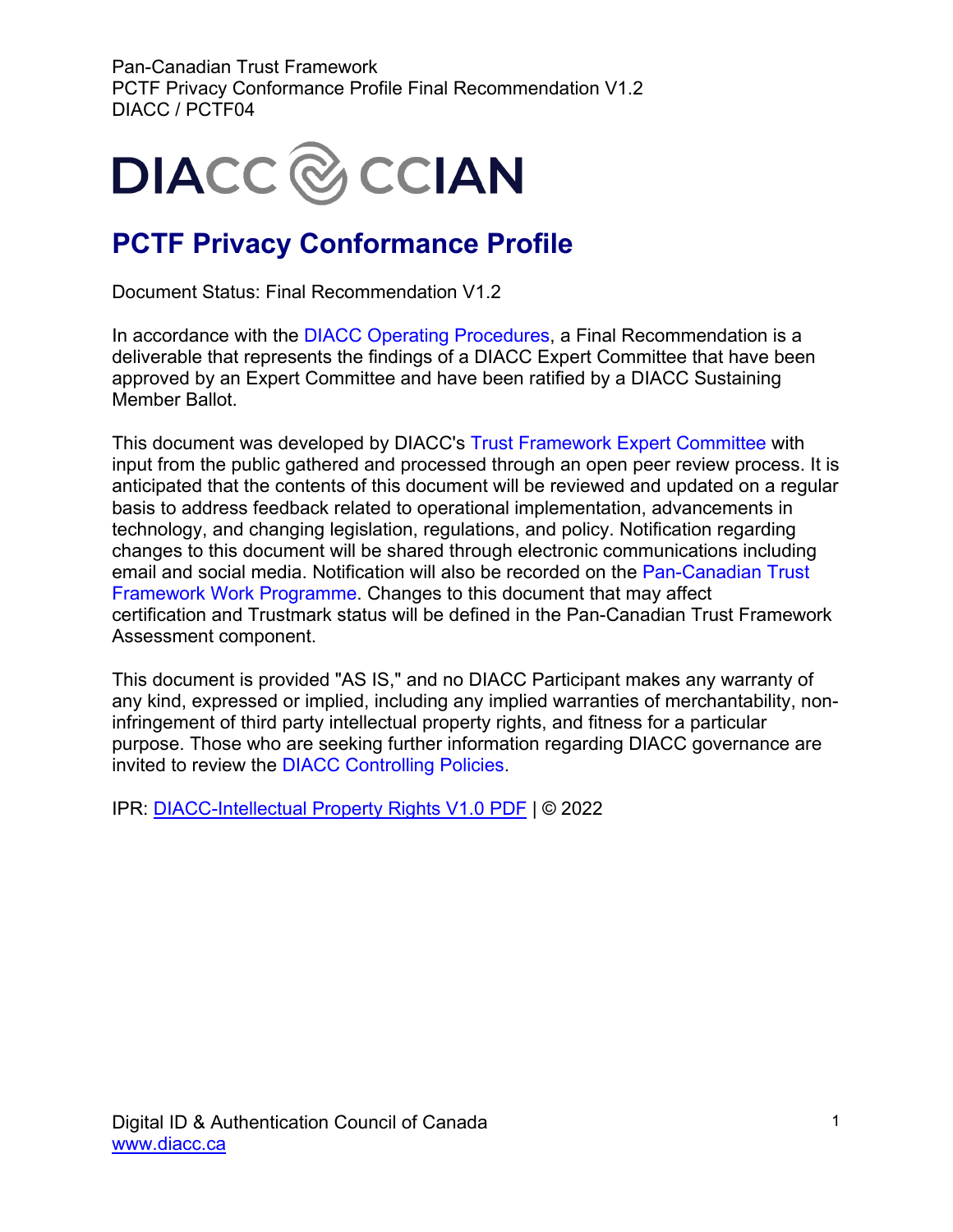### **Table of Contents**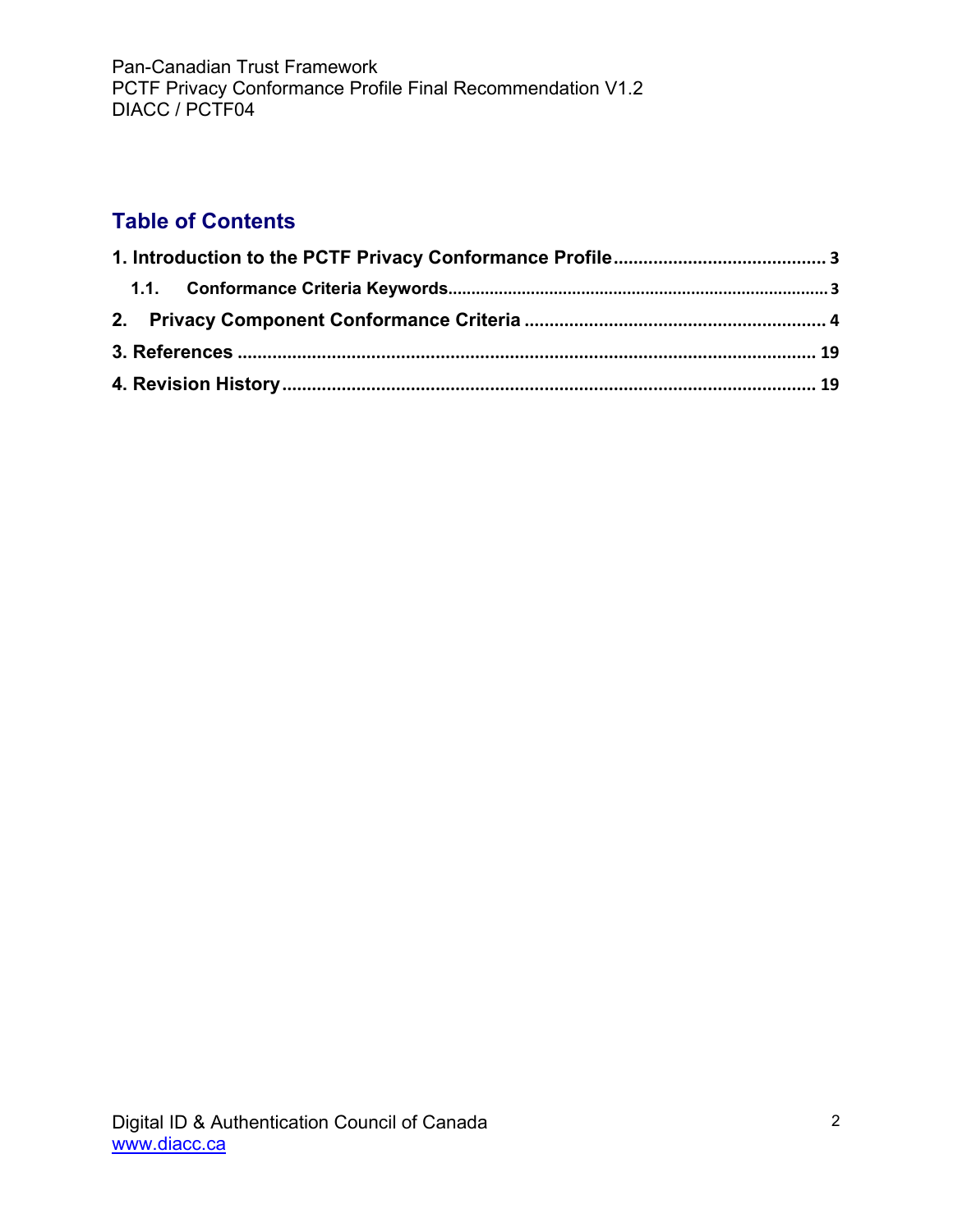## <span id="page-2-0"></span>**1. Introduction to the PCTF Privacy Conformance Profile**

This document specifies the Conformance Criteria of the PCTF Privacy Component, a component of the Pan-Canadian Trust Framework (PCTF). For a general introduction to the PCTF, including contextual information and the PCTF goals and objectives, please see the PCTF Model Overview.

The Conformance Criteria for the Privacy Component specify how the Principles in Canada's Personal Information Protection and Electronic Documents Act (PIPEDA), defined in Schedule 1 of the legislation, are relevant/apply to the handling of digital identity data. PIPEDA applies to organizations handling personal information in the course of commercial activities.

**Note:** PCTF conformance criteria do not replace existing regulation; organizations are expected to comply with relevant privacy legislation, policy and regulations in their jurisdiction.

In the Privacy conformance criteria, the phrase "notice and consent" is to be interpreted as "notice, or notice with consent" recognizing there are use cases where notice is required but explicit consent is not required.

"Participants" refer to each of the Disclosing Organization, Requesting Organization, Notice and Consent Processor, Network Facilitator and the Governing Body roles. See the Privacy Overview for definitions of these roles. Depending on the use case, separate organizations or persons may take on one or more roles. They are not intended to imply any particular solution, architecture or implementation.

### <span id="page-2-1"></span>**1.1. Conformance Criteria Keywords**

The following keywords are used in the conformance criteria to indicate their precedence and/or general rigidity, and are to be interpreted as:

- **MUST** means that the requirement is absolute as part of the conformance criteria.
- **MUST NOT** means that the requirement is an absolute prohibition of the conformance criteria.
- **SHOULD** means that the requirement is expected to be met, except in limited cases where the applicant documents valid reasons or circumstances to ignore the requirement. The full implications of such an exception must be understood and carefully weighed before choosing to not adhere to the conformance criteria as described.

Digital ID & Authentication Council of Canada [www.diacc.ca](http://www.diacc.ca/)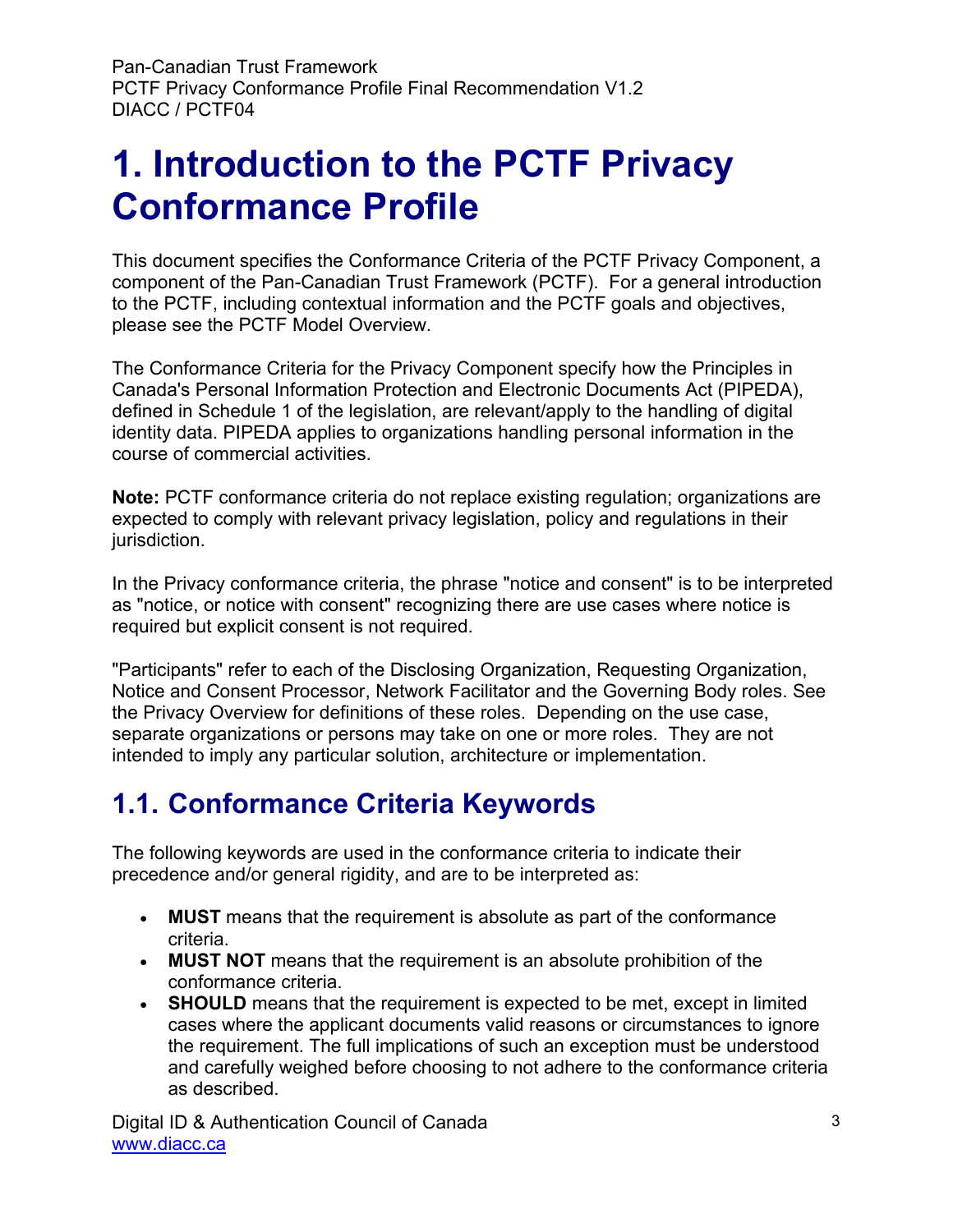- **SHOULD NOT** means that a valid exception reason may exist in particular circumstances when the requirement is acceptable or even useful, however, the full implications should be understood and the case carefully weighed before choosing to not conform to the requirement as described.
- **MAY** means that the requirement is discretionary but recommended.

#### **Note**

• The above keywords appear in **bold typeface** and ALL CAPS throughout this conformance profile.

## <span id="page-3-0"></span>**2. Privacy Component Conformance Criteria**

The conformance criteria listed below are organized and intended to align with the Principles in Canada's Personal Information Protection and Electronic Documents Act (PIPEDA), defined in Schedule 1 of the legislation. The descriptions of the principles included below are taken from the [PIPEDA's fair information principles](https://www.priv.gc.ca/en/privacy-topics/privacy-laws-in-canada/the-personal-information-protection-and-electronic-documents-act-pipeda/p_principle/) on the Office of the Privacy Commissioner. For ease of reference, a specific conformance criterion may be referred by its category and reference no. (e.g., "BASE-1" refers to "Baseline Conformance Criteria Reference No. 1").

|             | Reference   Conformance Criteria                                                                                                                                                               |
|-------------|------------------------------------------------------------------------------------------------------------------------------------------------------------------------------------------------|
| <b>BASE</b> | <b>Baseline</b><br><b>Note:</b> Requirements for use cases where the Subject acts as the<br>Disclosing Organization are not addressed in this version of the Baseline<br>conformance criteria. |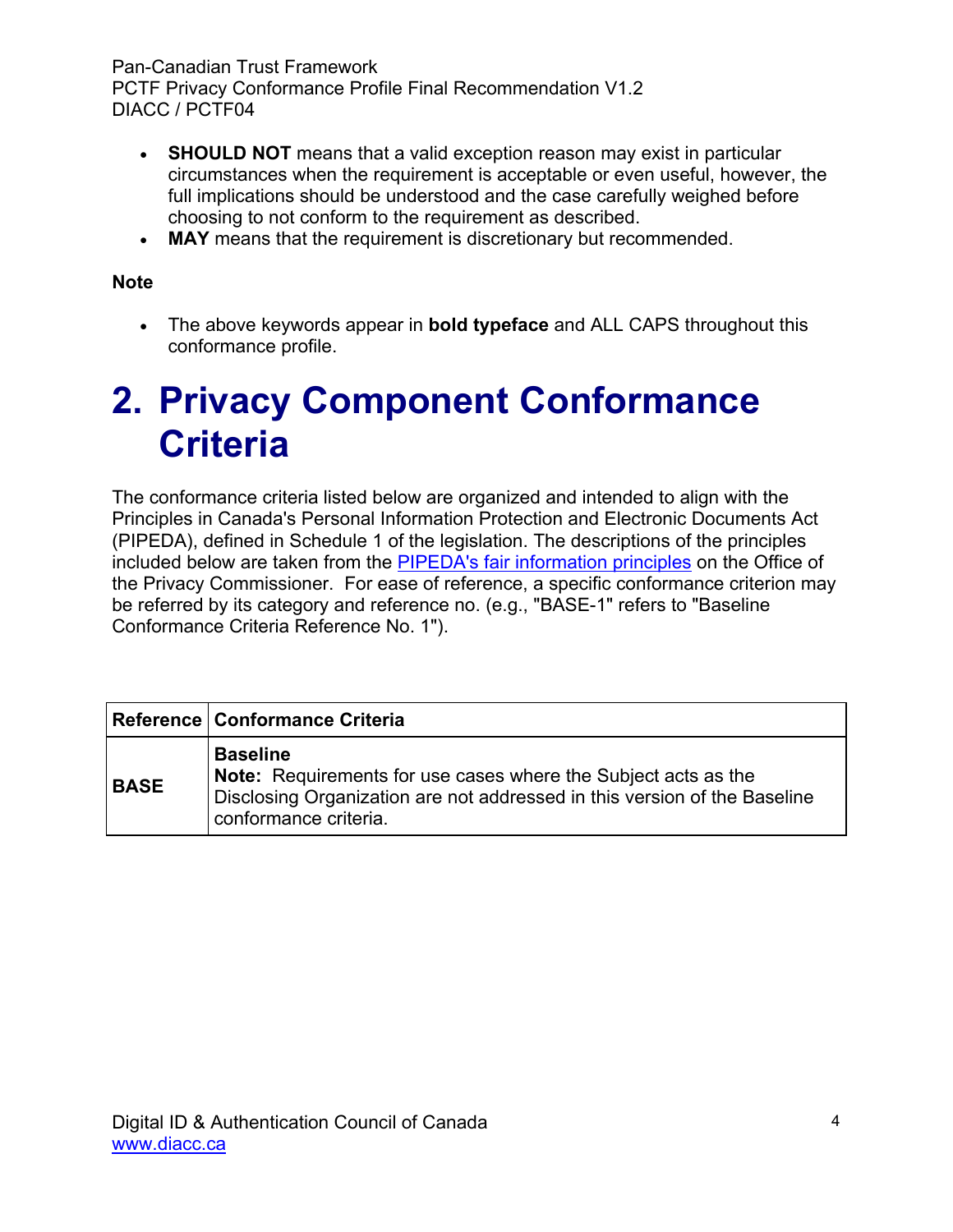| 1              | Disclosing Organizations, Requesting Organizations, Network Facilitators,<br>Notice and Consent Processors, and the Governing Body MUST have in<br>place a privacy management program that documents policies, practices<br>and procedures to comply with applicable privacy laws, and incorporates<br>the following:<br>What information they collect, use, keep and disclose and why<br>$\bullet$<br>Privacy risk assessment<br>Individual rights, complaints and questions<br>Any relevant restrictions on collection, use, retention or disclosure<br>(legal, contractual)<br>Training and awareness<br>Diligence on third parties (includes customer, suppliers, service<br>$\bullet$<br>providers, partners) |
|----------------|--------------------------------------------------------------------------------------------------------------------------------------------------------------------------------------------------------------------------------------------------------------------------------------------------------------------------------------------------------------------------------------------------------------------------------------------------------------------------------------------------------------------------------------------------------------------------------------------------------------------------------------------------------------------------------------------------------------------|
|                | Security measures and incident response and management<br>Information about cross-border transfer of personal information                                                                                                                                                                                                                                                                                                                                                                                                                                                                                                                                                                                          |
| $\overline{2}$ | Disclosing Organizations, Requesting Organizations, Notice and Consent<br>Processors, Network Facilitators and the Governing Body MUST have a<br>designated privacy official who is responsible for overseeing the privacy<br>management program and any internal reviews of personal information<br>handling practices (including those related to the provision of notice and the<br>obtaining of consent), and has the authority to intervene on privacy issues<br>specifically relating to the organization's role as a Disclosing Organization,<br>Requesting Organization, Notice and Consent Processor, Network<br>Facilitator, or Governing Bod                                                            |
| 3              | Disclosing Organizations, Requesting Organizations, Notice and Consent<br>Processors, Network Facilitators and the Governing Body MUST have a<br>comprehensive privacy policy that:<br>provides a description of its personal information handling practices;<br>and<br>is easily accessible, simple to read, and updated as required.                                                                                                                                                                                                                                                                                                                                                                             |
| 4              | Disclosing Organizations, Requesting Organizations, Notice and Consent<br>Processors, Network Facilitators and the Governing Body MUST<br>periodically perform an independent internal or external review of their<br>personal information management practices (including its notice and<br>consent management practices), with a maximum of 1 year between<br>reviews, to verify that Personal Information is being handled in the way<br>described by its privacy policy.                                                                                                                                                                                                                                       |

 $\overline{\mathbf{1}}$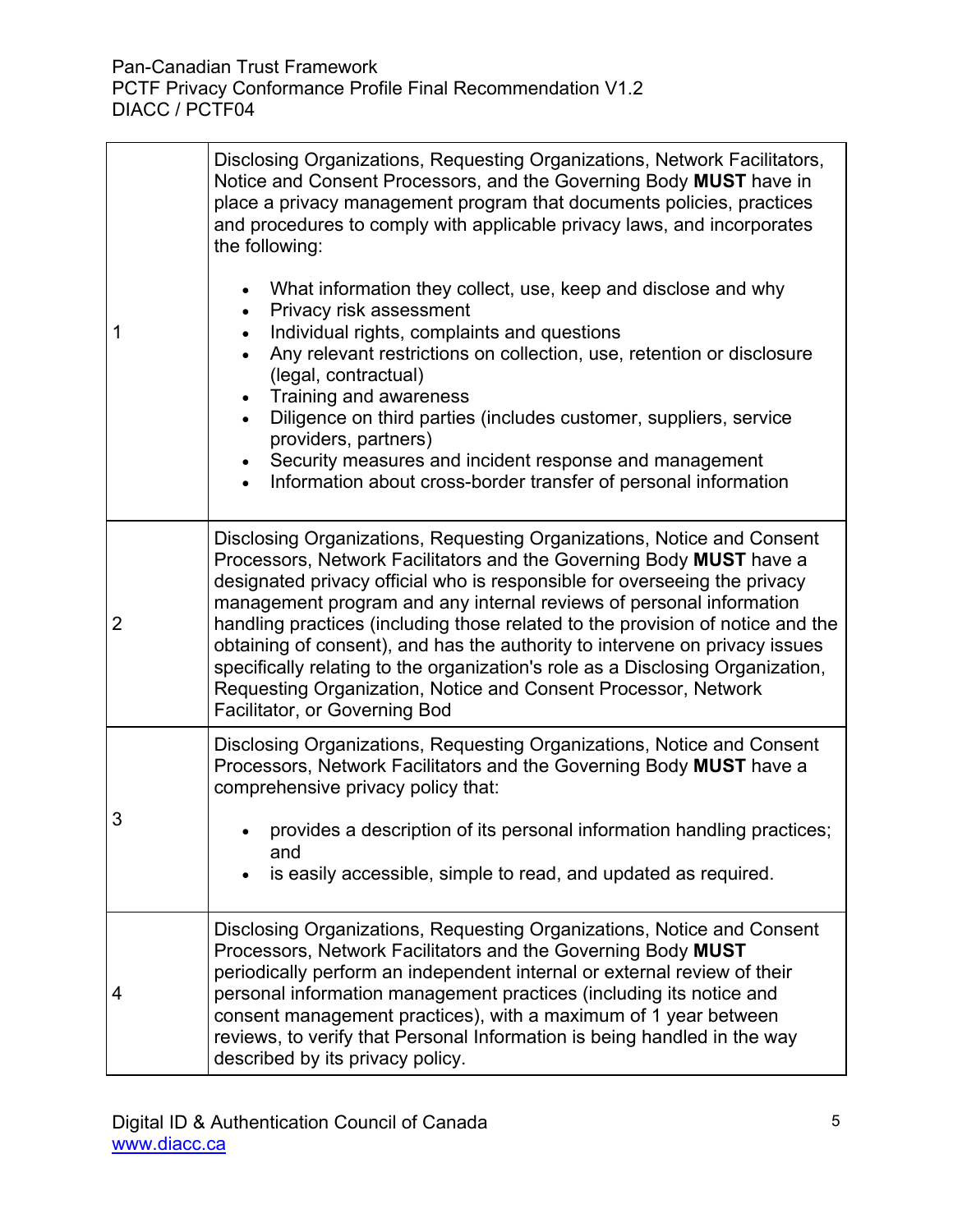| 5           | Participants MUST maintain evidence of compliance to the conformance<br>criteria for Principles 1-10, which can be provided to other Participants,<br>including the Governing Body, when requested.                                                                                                                                                                                                                                                                                                                                                                                                                                                                                                                                                                                                                                                                                                                                                                              |
|-------------|----------------------------------------------------------------------------------------------------------------------------------------------------------------------------------------------------------------------------------------------------------------------------------------------------------------------------------------------------------------------------------------------------------------------------------------------------------------------------------------------------------------------------------------------------------------------------------------------------------------------------------------------------------------------------------------------------------------------------------------------------------------------------------------------------------------------------------------------------------------------------------------------------------------------------------------------------------------------------------|
| 6           | As part of their privacy management programs, Disclosing Organizations,<br>Requesting Organizations, Notice and Consent Processors, Network<br>Facilitators and the Governing Body MUST have and periodically test<br>processes to manage Personal Information breaches or breaches of<br>confidentiality, which includes assessing damage or harm (for organizations<br>and individuals), reporting, containment, remediation, notification, and<br>prevention steps.                                                                                                                                                                                                                                                                                                                                                                                                                                                                                                           |
| 7           | The Governing Body MUST clearly define, document and manage the<br>boundaries of the Digital Identity Ecosystem.                                                                                                                                                                                                                                                                                                                                                                                                                                                                                                                                                                                                                                                                                                                                                                                                                                                                 |
| <b>ACCO</b> | <b>Principle 1 - Accountability</b><br>An organization is responsible for personal information under its control. It<br>must appoint someone to be accountable for its compliance with these fair<br>information principles. <sup>1</sup>                                                                                                                                                                                                                                                                                                                                                                                                                                                                                                                                                                                                                                                                                                                                        |
| 1           | Disclosing Organizations, Requesting Organizations, Network Facilitators,<br>and Notice and Consent Processors MUST make the name or title of the<br>person who is responsible for privacy in their respective<br>organizations readily available to the User and provide them with the<br>means to contact that person.                                                                                                                                                                                                                                                                                                                                                                                                                                                                                                                                                                                                                                                         |
| z           | The Governing Body MUST define and document procedures and policy<br>that:<br>investigate and manage deviations from Principles 1-10 by<br>$\bullet$<br>organizations operating within the Digital Identity Ecosystem,<br>including assessing the risk to Subjects and that breaches are<br>reported by Participants to relevant privacy regulators and Subjects<br>if applicable, verify that specific requirements defined by an<br>organization on Subject-Specific Personal Information are complied<br>with by relevant Digital Identity Ecosystem Participants<br>include rules concerning standards and interoperability that ensure<br>$\bullet$<br>all parties involved in the sharing of the Subject-Specific Personal<br>Information treat the Subject and the Subject-Specific Personal<br>Information in a consistent and compatible way<br>facilitate monitoring of operational risks (e.g., fraud, information<br>security) across the Digital Identity Ecosystem |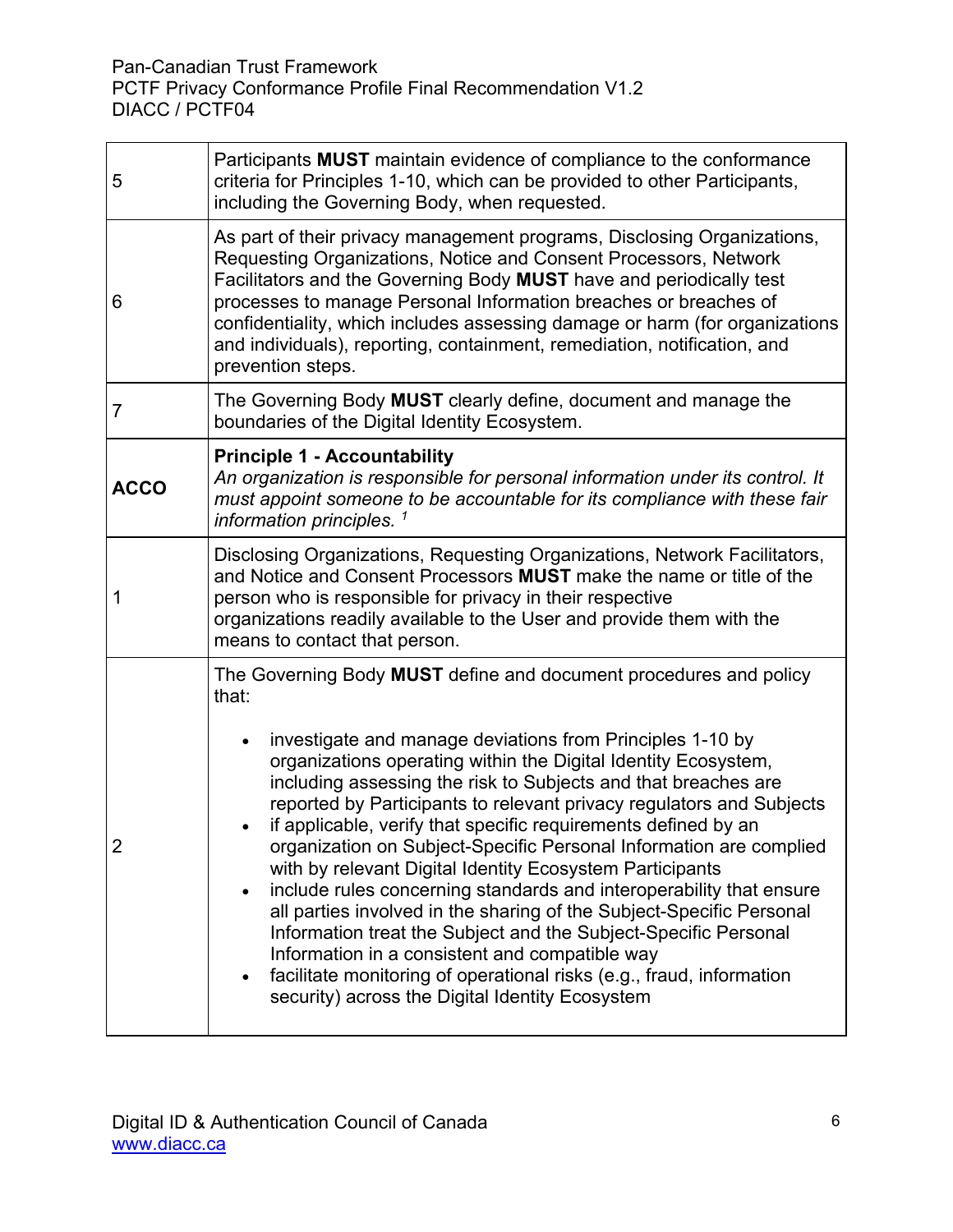| <b>IDEN</b> | <b>Principle 2 - Identifying Purposes</b><br>The purposes for which the personal information is being collected must be<br>identified by the organization before or at the time of collection. <sup>1</sup>                                                                                                                      |
|-------------|----------------------------------------------------------------------------------------------------------------------------------------------------------------------------------------------------------------------------------------------------------------------------------------------------------------------------------|
| 1           | The Disclosing Organization MUST be able to demonstrate that sufficient<br>due diligence was performed over the existence of relevant governance or<br>control-processes at Requesting Organizations and Notice and Consent<br>Processors, before disclosing Personal Information to those organizations.                        |
| 2           | The Disclosing Organization MUST maintain and preserve a timeline of<br>retrievable documentation that includes information request records and<br>disclosure events. The timeline may consist of a single event (a "one-time<br>request and disclosure"), or multiple events depending on the<br>circumstances of the exchange. |
| 3           | The Requesting Organization MUST have a clear, defined, justifiable<br>identity-related purpose for collecting Subject-Specific Personal<br>Information through the Notice and Consent Processor.                                                                                                                                |
| 4           | The Requesting Organization MUST maintain and preserve a timeline of<br>retrievable documentation for why Personal Information is needed and how<br>it will be used.                                                                                                                                                             |
| 5           | The Requesting Organization MUST periodically, to a maximum of 1 year<br>between reviews, perform an internal review of their Personal Information<br>collection and use requirements, and update future requests accordingly.                                                                                                   |
| 6           | The Requesting Organization MUST verify that the reasons for the<br>collection and use of Subject-Specific Personal Information are clear,<br>specific, and unambiguous.                                                                                                                                                         |
| 7           | Before or when any Personal Information is collected, the Notice and<br>Consent Processor MUST explain explicitly to the Subject why it is needed<br>and how it will be used.                                                                                                                                                    |
| 8           | The Governing Body MUST clearly define the scope of the Digital Identity<br>Ecosystem to all Participants and that identifying purposes beyond the<br>scope of the Digital Identity Ecosystem (which may exist within each<br>participating organization) are not covered.                                                       |
| <b>CONS</b> | <b>Principle 3 - Consent</b><br>The knowledge and consent of the individual are required for the collection,<br>use, or disclosure of personal information, except where inappropriate. <sup>1</sup>                                                                                                                             |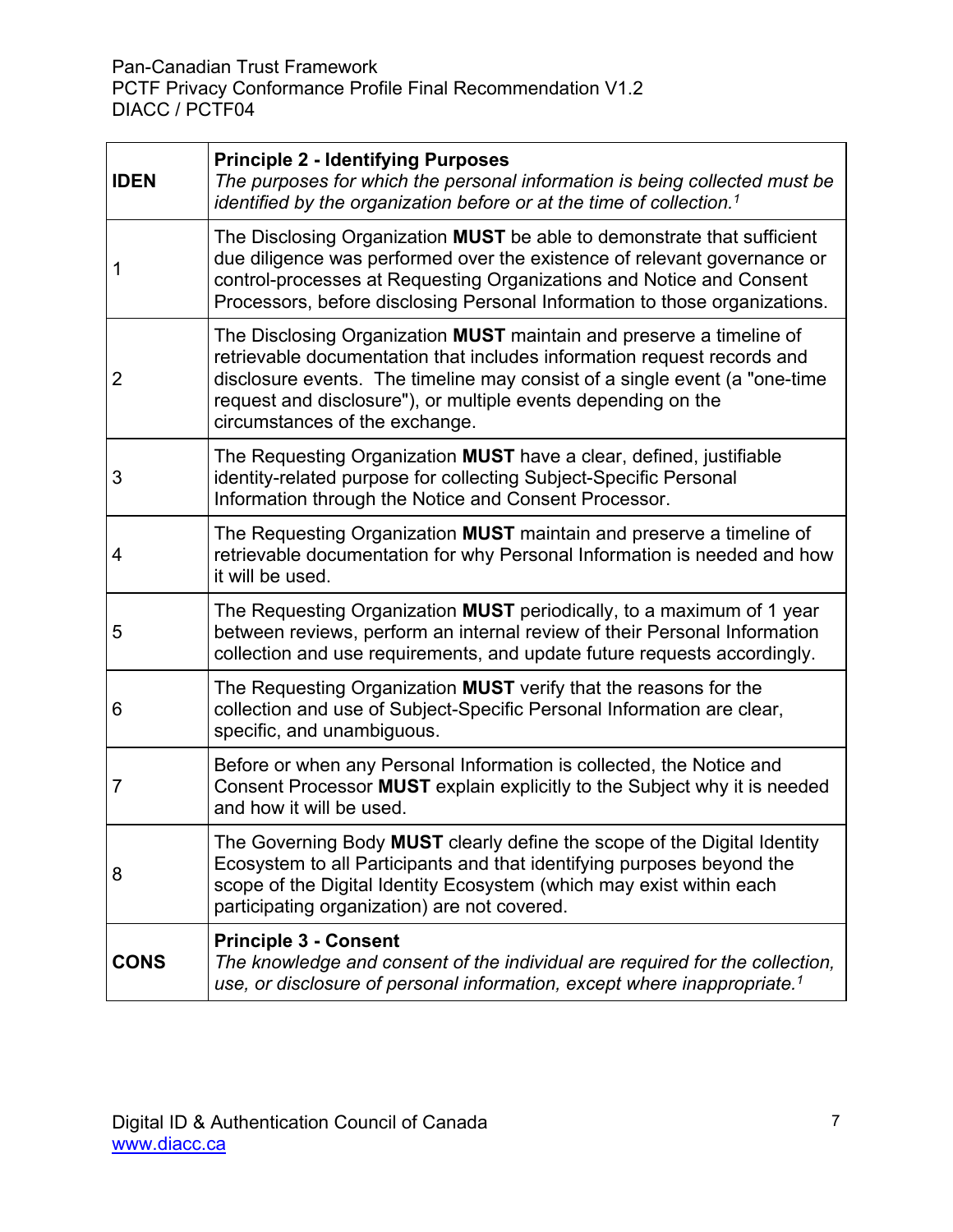$\mathbf{r}$ 

| 1 | Disclosing Organizations, Requesting Organizations and Notice and<br>Consent Processors MUST verify that the notice and knowledge required<br>for the consent request is clear, understandable and meaningful to the<br>User, and include details to indicate if the consent is one-time only or<br>ongoing, and how the User may revoke or withdraw the consent.<br>See also NOTI 1, 3, 4 and 5, CONS-8 and MANA-2 and 6 in the PCTF<br>Notice and Consent component.                                            |
|---|-------------------------------------------------------------------------------------------------------------------------------------------------------------------------------------------------------------------------------------------------------------------------------------------------------------------------------------------------------------------------------------------------------------------------------------------------------------------------------------------------------------------|
| 2 | Disclosing Organizations, Requesting Organizations and Notice and<br>Consent Processors SHOULD ensure the consent process is clear as to<br>what is being consented to. In all cases, a straightforward means SHOULD<br>be provided for the User to get additional information, as may be required.                                                                                                                                                                                                               |
| 3 | The Disclosing and the Requesting Organizations MUST verify that the<br>Notice and Consent Processor performs its function of providing notice, and<br>obtaining, recording and managing consent appropriately prior to disclosing<br>or receiving the Subject-Specific Personal Information.<br>Both the Disclosing and the Requesting Organizations <b>MUST</b> ensure that<br>the consent is in place before providing it or before receiving it. See also<br>NOTI-1 in the PCTF Notice and Consent component. |
| 4 | The Disclosing Organization MUST verify that evidence of the notice and<br>consent is obtained by the Notice and Consent Processor and then stored<br>as a Notice and Consent record.                                                                                                                                                                                                                                                                                                                             |
| 5 | The Disclosing Organization MUST verify that notice and consent is not<br>expired or revoked at the time of sharing a Subject-Specific Personal<br>Information. In the event the consent is not expired or revoked, the<br>Requesting Organization MUST be provided with a response that indicates<br>the consent is valid.                                                                                                                                                                                       |
| 6 | The Disclosing Organization MUST ensure the User has access to the<br>information required to understand the nature, purpose, and risks<br>associated with the use or disclosure, of their Subject-Specific Personal<br>Information, within the Digital Identity Ecosystem. For example, via the<br>Privacy notice statement. See also NOTI-5 in the PCTF Notice and<br>Consent component.                                                                                                                        |
| 7 | The Requesting Organization, as the originator of the request for consent,<br><b>MUST</b> define the purpose of processing the Subject-Specific Personal<br>Information requested in the content of the notice. See also NOTI-3 in the<br>PCTF Notice and Consent component.                                                                                                                                                                                                                                      |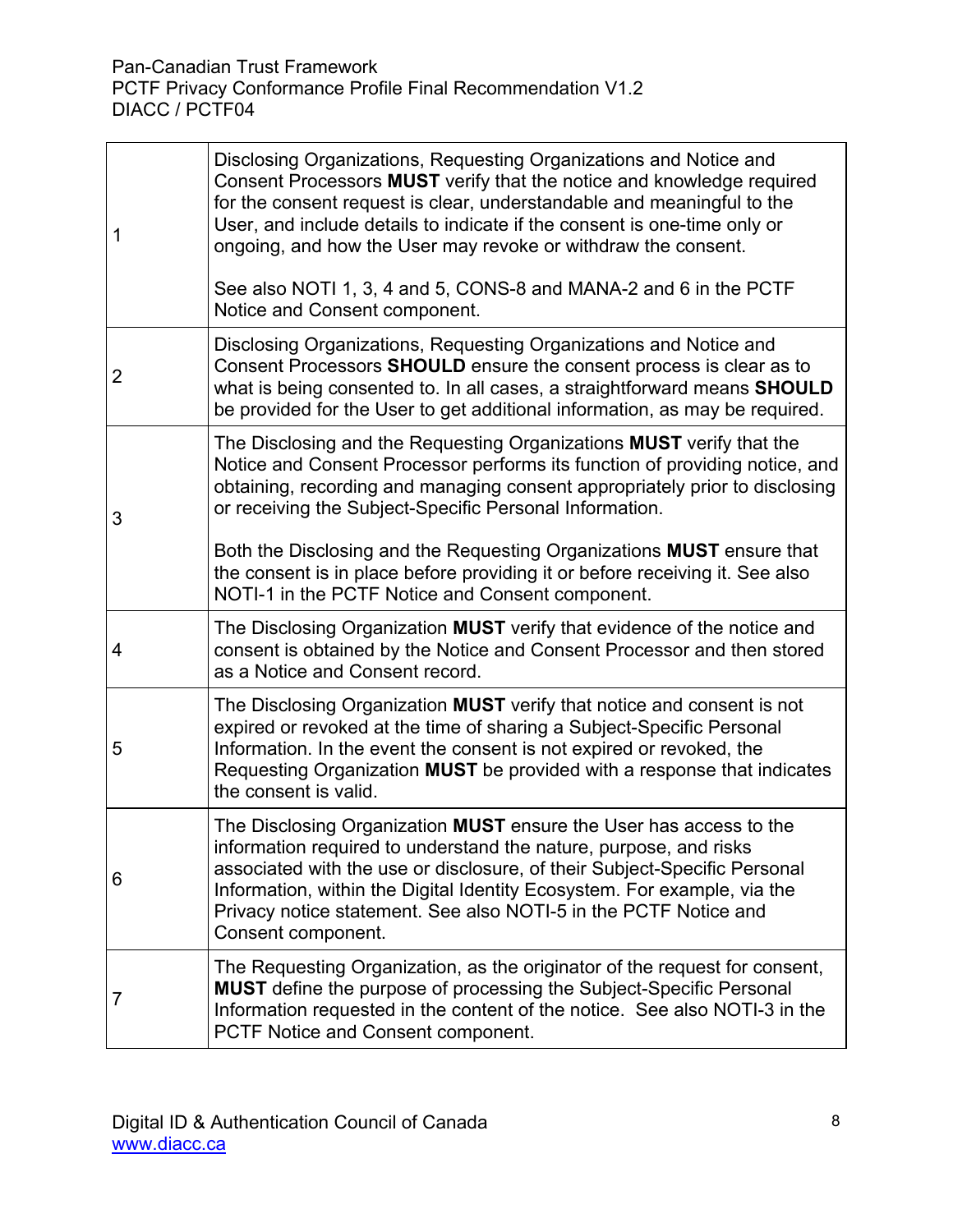| 8  | The Requesting Organization, as the originator of the request for consent,<br>MUST define whether the request is for a one-time disclosure of the<br>personal information or to allow on-going disclosure in the content of the<br>notice. See also NOTI-3 in the PCTF Notice and Consent component.                     |
|----|--------------------------------------------------------------------------------------------------------------------------------------------------------------------------------------------------------------------------------------------------------------------------------------------------------------------------|
| 9  | The Requesting Organization MUST ensure that the consent request<br>follows a principle of minimal disclosure.                                                                                                                                                                                                           |
| 10 | The Requesting Organization MUST verify that a record of the notice and<br>consent is obtained by the Notice and Consent Processor and then stored<br>as a Notice and Consent record.                                                                                                                                    |
| 11 | When the Requesting Organization is made aware that consent is no longer<br>valid, the Requesting Organization MUST have a documented process to<br>cease further collection of Subject-Specific Personal Information based on<br>this invalidated consent.<br>See also MANA-2 in the PCTF Notice and Consent component. |
| 12 | The Notice and Consent Processor MUST provide notice to the User within<br>the Digital Identity Ecosystem.                                                                                                                                                                                                               |
| 13 | The Notice and Consent Processor MUST verify that the notice clearly<br>states whether the request is for a one-time disclosure of the personal<br>information or to allow on-going disclosure within the Digital Identity<br>Ecosystem.                                                                                 |
| 14 | The Notice and Consent Processor MUST ensure, or receive confirmation,<br>the User is authenticated prior to displaying any Subject-Specific Personal<br>Information within a notice to the User by validating the identity of the User.                                                                                 |
| 15 | The Disclosing Organization MUST define the sensitivity of the Personal<br>Information being shared and stipulate controls (e.g., masking policies or<br>other safeguards) for the display of sensitive information within the notice.                                                                                   |
| 16 | If the Notice and Consent Processor displays Personal Information in the<br>notice statement, the Personal Information MUST be displayed in<br>accordance with any controls (e.g., masking policies or other safeguards)<br>stipulated by the Disclosing Organization.                                                   |
|    | See NOTI-3 in the PCTF Notice and Consent component for types of<br>information that may be required in the notice statement.                                                                                                                                                                                            |
| 17 | The Notice and Consent Processor MUST have a documented process to<br>collect consent and communicate this consent to the Disclosing<br>Organization and Requesting Organization involved in the digital identity<br>transaction. See also RECO 2 in the PCTF Notice and Consent component.                              |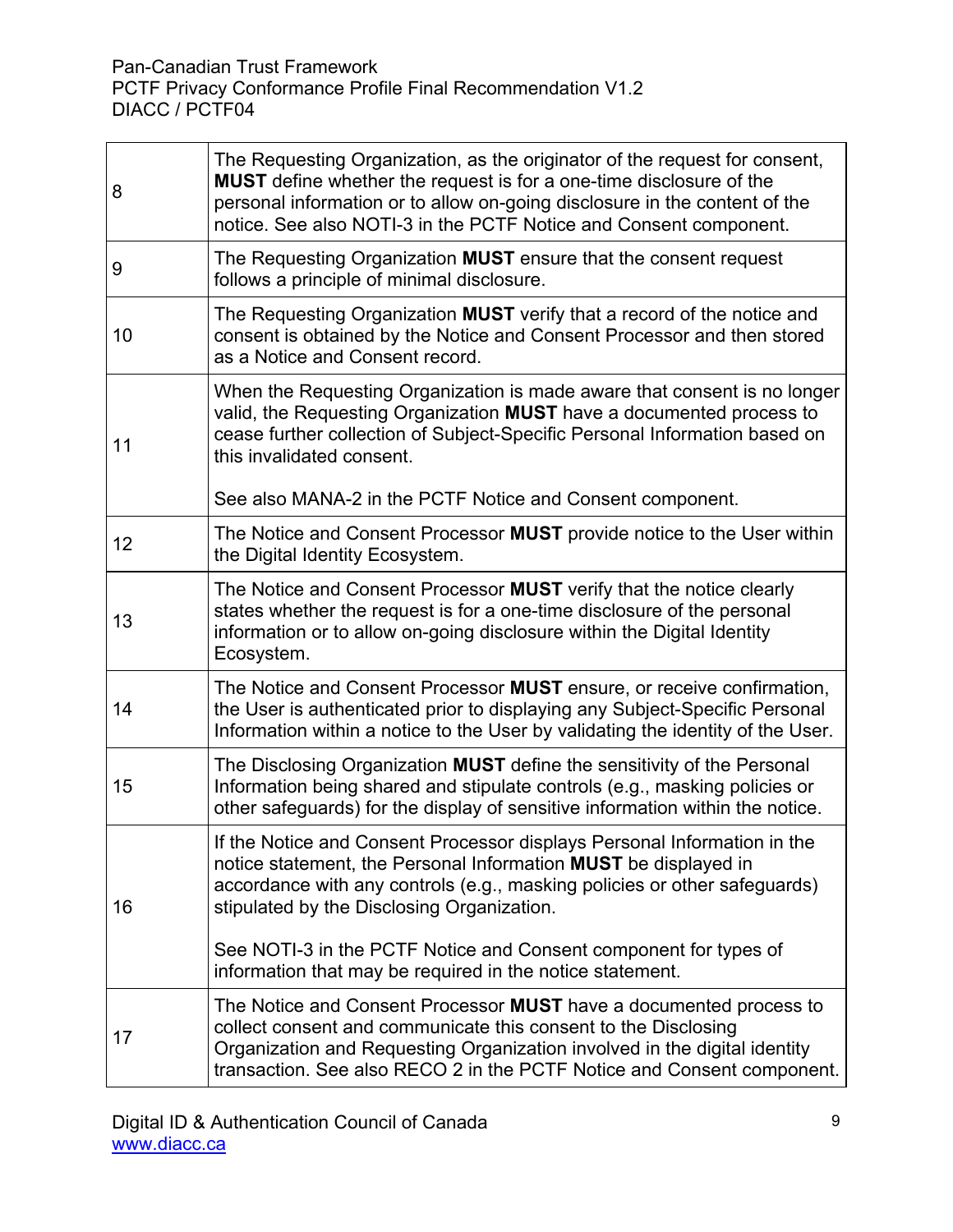| 18          | The Notice and Consent Processor MUST record the consent decision. See<br>also RECO-1 in the PCTF Notice and Consent component.                                                                                                                                                                                                                                            |
|-------------|----------------------------------------------------------------------------------------------------------------------------------------------------------------------------------------------------------------------------------------------------------------------------------------------------------------------------------------------------------------------------|
| 19          | The Notice and Consent Processor SHOULD have a<br>straightforward, documented process for the User to review and manage<br>any consents given. See also MANA 7 in the PCTF Notice and Consent<br>component.                                                                                                                                                                |
| 20          | For identity transactions where consent is being managed between multiple<br>Requesting Organizations and Disclosing Organizations, the Notice and<br>Consent Processor MUST ensure that processing is conducted in<br>accordance with the purpose specified in the Notice and the consent<br>granted by the User for each organization.                                   |
| 21          | The Notice and Consent Processor MUST have processes to support the<br>revocation of consent. For example, an action to revoke consent could<br>originate from the Subject or be in response to the detection of fraudulent<br>activity by any one of the digital identity processing organizations. See also<br>MANA-3, 4 and 5 in the PCTF Notice and Consent component. |
| 22          | The Network Facilitator MUST NOT have visibility to unprotected Personal<br>Information shared through the Digital Identity Ecosystem. Specifically, this<br>includes any Personal Information presented in the notice and consent<br>process, as well as transmission of Personal Information through the<br>network.                                                     |
| 23          | The Governing Body MUST define guidelines on the formulation of notices<br>and collection of consent, to provide a consistent and optimized user<br>experience across the Digital Identity Ecosystem.                                                                                                                                                                      |
| 24          | The Governing body MUST ensure that revocation of consent by a User is<br>promptly effective across the entire Digital Identity Ecosystem.                                                                                                                                                                                                                                 |
| <b>LIMC</b> | <b>Principle 4 - Limiting Collection</b><br>The collection of personal information must be limited to that which is<br>needed for the purposes identified by the organization. Information must be<br>collected by fair and lawful means. <sup>1</sup>                                                                                                                     |
| 1           | The Disclosing Organization MUST establish a documented process to<br>verify that the Requesting Organization has a clear, defined, justifiable<br>identity-related purpose for collecting the requested Personal Information.                                                                                                                                             |
| 2           | The Requesting Organization MUST only use, keep and disclose the<br>Personal Information for identity-related purpose(s), such as validation or<br>verification of identity attributes of an applicant for a service. They MUST<br>NOT use that identity information for other unrelated purposes, such as<br>marketing, without consent.                                  |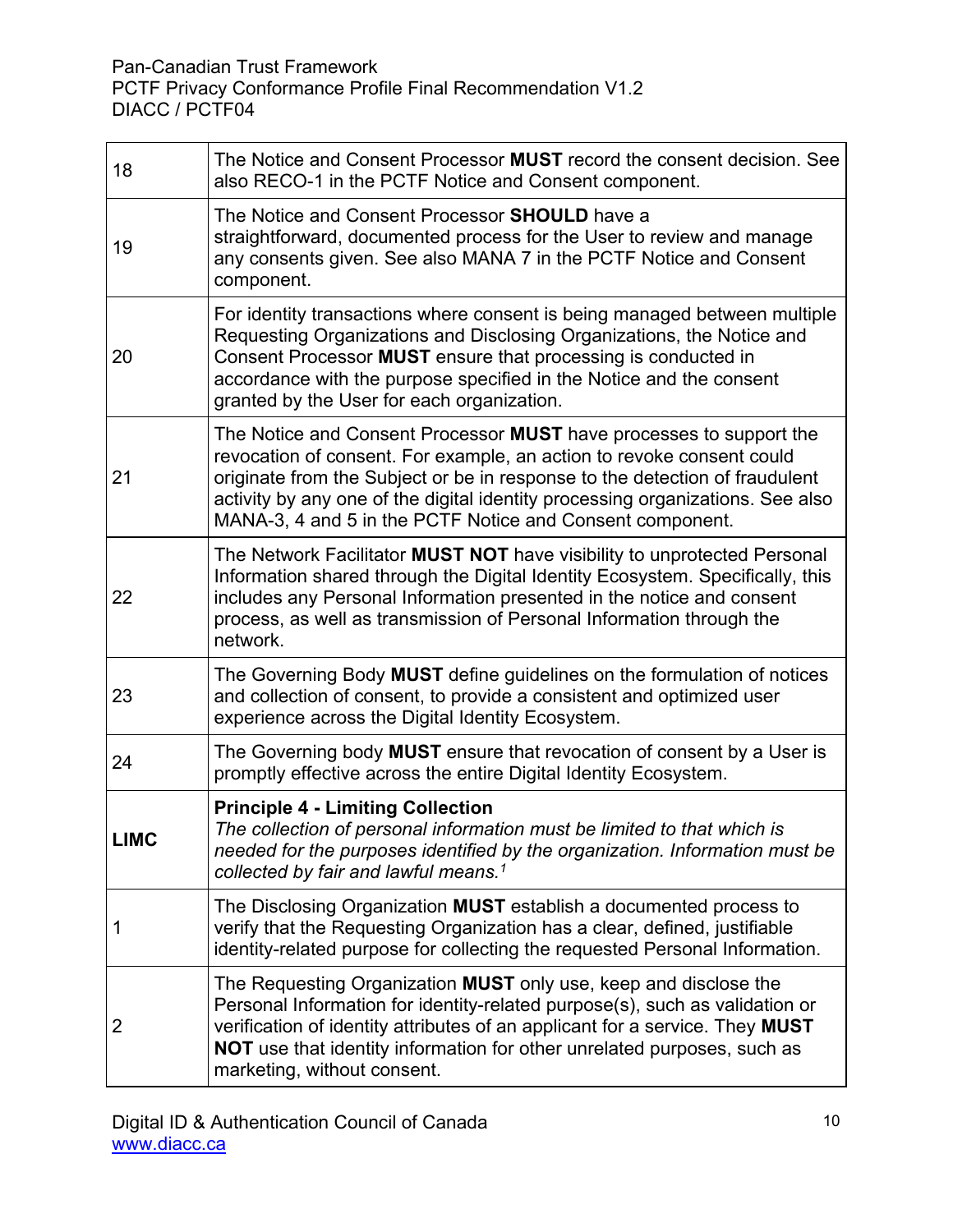Pan-Canadian Trust Framework

PCTF Privacy Conformance Profile Final Recommendation V1.2 DIACC / PCTF04

| 3           | The Requesting Organization MUST limit the Personal Information that is<br>collected via the Digital Identity Ecosystem to that which is required to fulfill<br>the stated identity-related purpose(s).                                                                                                                                      |
|-------------|----------------------------------------------------------------------------------------------------------------------------------------------------------------------------------------------------------------------------------------------------------------------------------------------------------------------------------------------|
| 4           | The Requesting Organization MUST publicly document, or make available,<br>in clear and unambiguous language the nature and purpose of Personal<br>Information collected.                                                                                                                                                                     |
| 5           | The Requesting Organization MUST educate applicable employees on the<br>nature and purpose of Personal Information collected in order to accurately<br>respond to any third party inquiries, when they are required to do so.                                                                                                                |
| 6           | The Notice and Consent Processor MUST verify that Personal Information<br>being collected is limited to only that which is required to perform the<br>relevant notice and consent function.                                                                                                                                                  |
| 7           | The Network Facilitator MUST NOT collect Personal Information beyond<br>that which is required to support their service agreements. For example,<br>acting on their behalf as a service or network provider.                                                                                                                                 |
| 8           | The Governing Body MUST have a documented process that would review<br>the Requesting Organization's reason for collecting the requested Personal<br>Information, and review that the collection is fair and lawful.                                                                                                                         |
| 9           | The Governing Body MUST provide guidelines on appropriate ways to limit<br>collection of Personal Information within and by the Digital Identity<br>Ecosystem Participants.                                                                                                                                                                  |
| <b>LIMU</b> | <b>Principle 5 - Limiting Use, Disclosure, and Retention</b><br>Unless the individual consents otherwise or it is required by law, personal<br>information can only be used or disclosed for the purposes for which it was<br>collected. Personal information must only be kept as long as required to<br>serve those purposes. <sup>1</sup> |
| 1           | The Disclosing Organization MUST have internal policies and other<br>documentation for limiting use, disclosure, and retention of Subject-Specific<br>Personal Information.                                                                                                                                                                  |
| 2           | The Disclosing Organization MUST document uses of Subject-Specific<br>Personal Information for the purpose of disclosure within the Digital Identity<br>Ecosystem.                                                                                                                                                                           |
| 3           | The Disclosing Organization MUST comply with the defined minimum and<br>maximum data retention policy, if specified, for the Digital Identity<br>Ecosystem, with respect to the Subject-Specific Personal Information in<br>connection with the Digital Identity Ecosystem. Note: Subject to regulatory<br>restrictions.                     |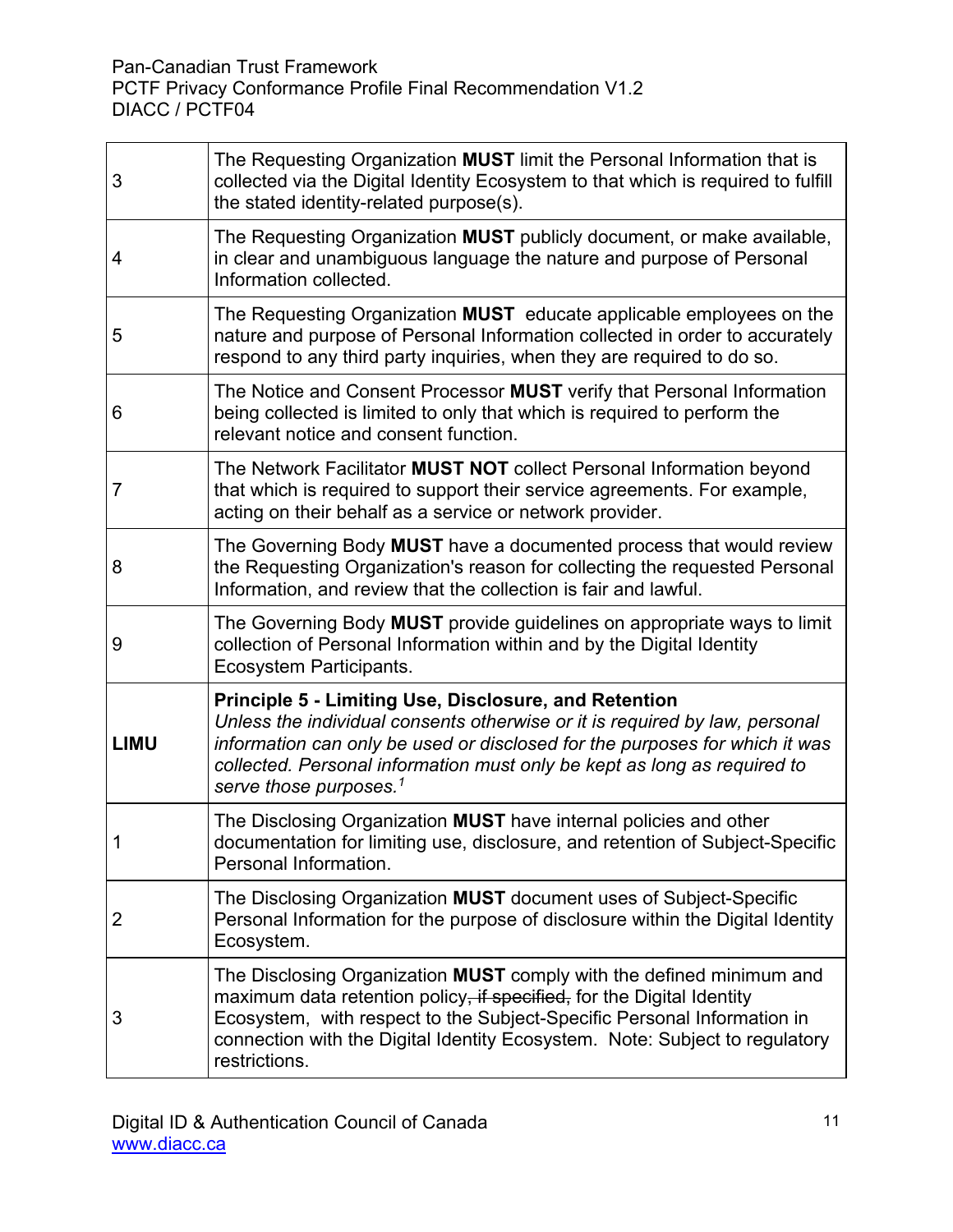| 4  | The Disclosing Organization MUST limit disclosure of the Subject-Specific<br>Personal Information to that which is required to fulfill the stated identity-<br>related purpose(s) in alignment with Subject's consent, unless otherwise<br>permitted or required by law.                                                                                                                   |
|----|--------------------------------------------------------------------------------------------------------------------------------------------------------------------------------------------------------------------------------------------------------------------------------------------------------------------------------------------------------------------------------------------|
| 5  | The Disclosing Organization MUST have processes in place to ensure that<br>Personal Information to be disclosed is accurate, complete and as up-to-<br>date as possible.                                                                                                                                                                                                                   |
| 6  | The Requesting Organization MUST document uses of Subject-Specific<br>Personal Information received via the Digital Identity Ecosystem.                                                                                                                                                                                                                                                    |
| 7  | Requesting Organizations and Notice and Consent Processors MUST<br>implement maximum and minimum valid retention periods of the Subject-<br>Specific Personal Information received via the Digital Identity<br>Ecosystem, and be consistent with the retention specified in the<br>Notice. See also NOTI-3 in the PCTF Notice and Consent component.                                       |
| 8  | The Requesting Organization MUST obtain consent on the use or retention<br>of the Subject-Specific Personal Information (received through the Digital<br>Identity Ecosystem) for purposes beyond that specified through the Notice<br>and Consent Processor at the time of collection. See PCTF Privacy<br>Overview for definition of consent in the context of PCTF Privacy<br>component. |
| 9  | The Notice and Consent Processor MUST have internal policies and other<br>documentation for limiting use, disclosure, and retention of Personal<br>Information.                                                                                                                                                                                                                            |
| 10 | The Notice and Consent Processor MUST document the use of the<br>Subject-Specific Personal Information for the purpose of providing notices<br>and obtaining consents within the Digital Identity Ecosystem.                                                                                                                                                                               |
|    | Note: Typically, the Notice and Consent Processor would not have visibility<br>of Personal Information. However, this is dependent on both the<br>implementation and the requirements to present the Subject-Specific<br>Personal Information itself as part of the consent process.                                                                                                       |
| 11 | Requesting Organizations and Notice and Consent Processors MUST<br>dispose of personal information after the retention period expires. See also<br>MANA-2 in the PCTF Notice and Consent component.                                                                                                                                                                                        |
| 12 | The Network Facilitator MUST NOT use, disclose or retain Personal<br>Information beyond that which is required to support their service<br>agreements. For example, acting on their behalf as a service or network<br>provider.                                                                                                                                                            |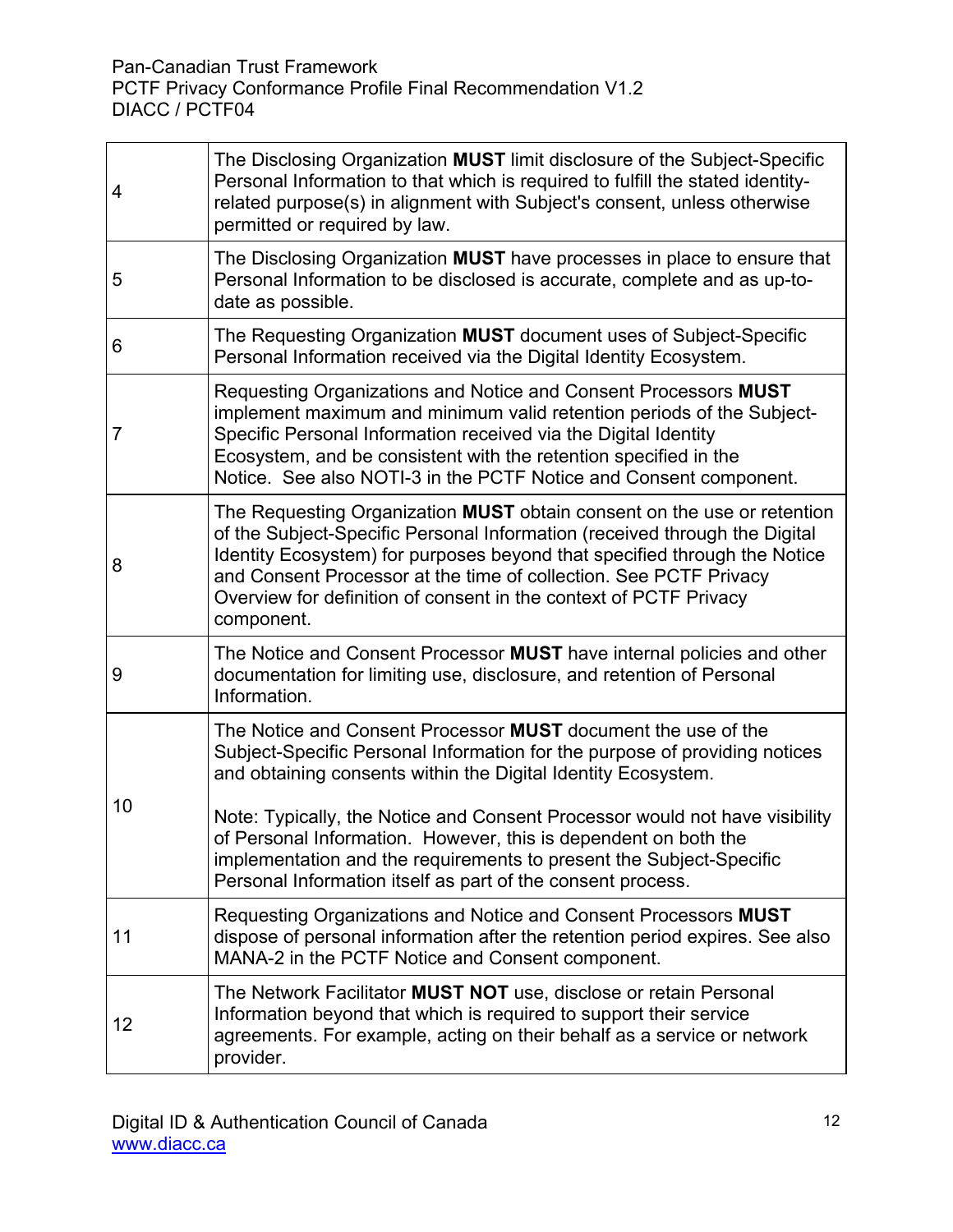Pan-Canadian Trust Framework

PCTF Privacy Conformance Profile Final Recommendation V1.2 DIACC / PCTF04

| 13          | The Governing Body MUST define rules for the end-to-end use, disclosure,<br>and retention of Personal Information created as a by-product of the use of<br>the Digital Identity Ecosystem.                                                                                                                                                                                                                                                     |
|-------------|------------------------------------------------------------------------------------------------------------------------------------------------------------------------------------------------------------------------------------------------------------------------------------------------------------------------------------------------------------------------------------------------------------------------------------------------|
| 14          | The Governing Body MUST define and implement processes for providing<br>oversight and enforcement of requirements concerning use, disclosure, and<br>retention of Personal Information created as a by-product of the use of the<br>Digital Identity Ecosystem.                                                                                                                                                                                |
| <b>ACCU</b> | <b>Principle 6 - Accuracy</b><br>Personal information must be as accurate, complete, and up-to-date as<br>possible in order to properly satisfy the purposes for which it is to be used. <sup>1</sup>                                                                                                                                                                                                                                          |
| 1           | Disclosing Organizations, Requesting Organizations and Notice and<br>Consent Processors MUST ensure that Users have an ability to update<br>their inaccurate or outdated Personal Information held by the respective<br>Participant of the Digital Identity Ecosystem.                                                                                                                                                                         |
|             | For example, a consumer-focused identity provider may provide the User<br>with the ability to directly update their Personal Information at any time.                                                                                                                                                                                                                                                                                          |
|             | The Disclosing Organization MUST implement policies, procedures, and<br>systems to identify, correct and manage (e.g., updating Subject records)<br>inaccurate or outdated Personal Information.                                                                                                                                                                                                                                               |
| 2           | Note: Typically, an organization will only know that the information is<br>outdated if it asks someone (e.g., the subject for periodic verification),<br>or receives push notifications of updates. Optimal or available options to<br>maintain this information will vary by use case and specific circumstances.<br>Please refer to the Verified Person Profile, especially the ID Maintenance<br>section, for related Conformance Criteria. |
| 3           | The Disclosing Organization MUST NOT share Personal Information that is<br>known to be invalid. For example, an address where the organization has<br>received returned mail.                                                                                                                                                                                                                                                                  |
|             | When sharing Subject-Specific Personal Information with a Requesting<br>Organization, the Disclosing Organization MUST provide the User with:                                                                                                                                                                                                                                                                                                  |
| 4           | 1. the ability to review a description or summary of the Subject-Specific<br>Personal Information that is to be shared; and<br>2. instructions or the means to update such Subject-Specific Personal<br>Information.                                                                                                                                                                                                                           |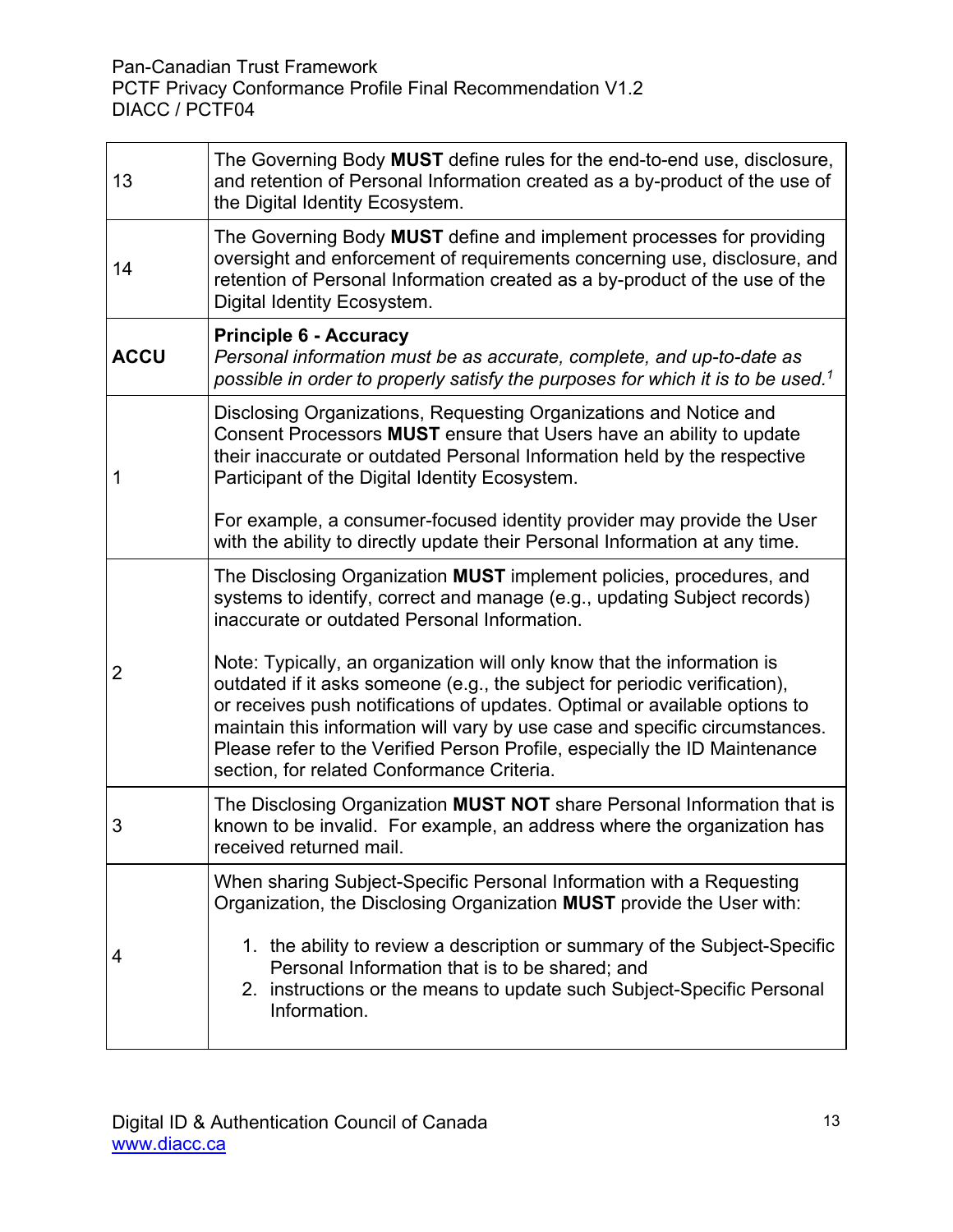$\mathbf{r}$ 

| 5    | When sharing Service-Specific Information of a Subject with a Requesting<br>Organization, the Disclosing Organization or Notice and Consent<br>Processor MAY provide the User with:<br>1. the ability to review a description or summary of his/her Service-<br>Specific Information that is to be shared; and<br>2. instructions or the means to update such Service-Specific<br>Information. |
|------|------------------------------------------------------------------------------------------------------------------------------------------------------------------------------------------------------------------------------------------------------------------------------------------------------------------------------------------------------------------------------------------------|
| 6    | To verify the accuracy of the Personal Information received from the<br>Disclosing Organization, the Requesting Organization SHOULD provide the<br>User the ability to review a summary or description of the information<br>disclosed.                                                                                                                                                        |
| 7    | Where Personal Information that is obtained from other Participants of the<br>Digital Identity Ecosystem conflicts with Personal Information that is held by<br>the Requesting Organization, the Requesting Organization MUST have a<br>documented procedure to resolve the discrepancy.                                                                                                       |
| 8    | The Notice and Consent Processor MUST store an audit trail of notices<br>presented and consent decisions received, and when this was provided.<br>The integrity of this audit trail must be maintained. The retention period for<br>the audit trail will be determined by the governance framework and<br>applicable legislation and regulation.                                               |
| 9    | The Governing Body MUST define policy and guidelines for ensuring<br>accuracy of Personal Information within the Digital Identity Ecosystem.<br>For example, this may include guidance for implementing services that<br>allow (with the Subject's consent) broadcast of updates to Requesting<br>Organizations who have subscribed to receive such updates.                                   |
| SAFE | <b>Principle 7 - Safeguards</b><br>Personal information must be protected by appropriate security relative to<br>the sensitivity of the information. <sup>1</sup>                                                                                                                                                                                                                              |
| 1    | Disclosing Organizations, Requesting Organizations and Notice and<br>Consent Processors MUST have security policies, processes, controls and<br>measures in place to protect Personal Information and are communicated<br>to the User (as appropriate).                                                                                                                                        |
| 2    | Disclosing Organizations, Requesting Organizations and Notice and<br>Consent Processors MUST implement policies, processes and controls to<br>identify, manage and mitigate security incidents and breaches, including<br>reporting externally to other organizations, regulators, the Governing Body,<br>or Users, as necessary, appropriate or legally required.                             |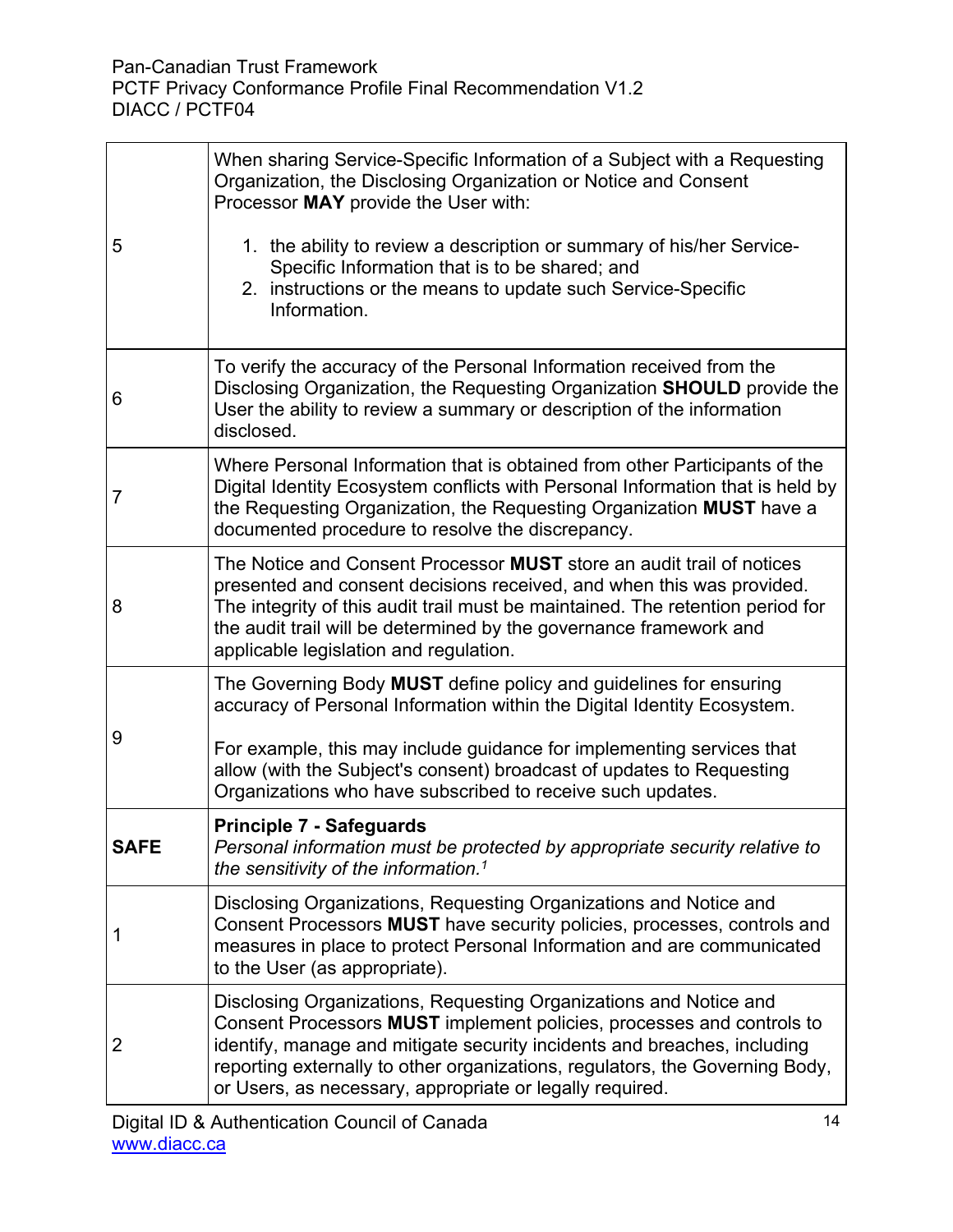| 3  | The Disclosing Organization MUST develop and implement a security<br>policy that specifically includes protections applied when disclosing Subject-<br>Specific Personal Information in the context of the Digital Identity<br>Ecosystem.                                                                                                                             |  |  |  |
|----|-----------------------------------------------------------------------------------------------------------------------------------------------------------------------------------------------------------------------------------------------------------------------------------------------------------------------------------------------------------------------|--|--|--|
| 4  | The Disclosing Organization and Requesting Organization MUST<br>implement security safeguards, appropriate to the risk of harm and<br>sensitivity of Personal Information identified in risk assessment (threat risk<br>assessment and/or privacy impact assessment as appropriate), to protect<br>access to Personal Information.                                    |  |  |  |
| 5  | The Disclosing Organization and Requesting Organization MUST<br>implement security safeguards to protect access to Personal Information<br>both at rest and in transit.                                                                                                                                                                                               |  |  |  |
| 6  | The Disclosing Organizations, Requesting Organizations, Notice and<br>Consent Processors, and Network Facilitators MUST conduct a regular<br>review and update of their security measures relating to the Digital Identity<br>Ecosystem.                                                                                                                              |  |  |  |
| 7  | The Requesting Organization MUST develop and implement a security<br>policy to protect Personal Information that specifically includes protections<br>applied when receiving Personal Information in the context of the Digital<br><b>Identity Ecosystem.</b>                                                                                                         |  |  |  |
| 8  | The Notice and Consent Processor and Network<br>Facilitator <b>MUST</b> implement security safeguards as specified in relevant<br>criteria in the PCTF Infrastructure (Technology & Operations) component.                                                                                                                                                            |  |  |  |
| 9  | The Notice and Consent Processor MUST implement security safeguards<br>appropriate to the sensitivity of any Personal Information presented to the<br>Subject in the privacy notice, and to the risk of harm identified in risk<br>assessment (threat risk assessment and/or privacy impact assessment as<br>appropriate), to protect access to Personal Information. |  |  |  |
| 10 | The Network Facilitator MUST develop and implement a security policy<br>appropriate to the function of the network. Typically, this will involve<br>ensuring that the Network Facilitator minimizes its visibility of Personal<br>Information.                                                                                                                        |  |  |  |
| 11 | The Governing Body MUST define and implement governance<br>arrangements to include minimum security standards, assessment of<br>participant security arrangements (where appropriate) and placing<br>contractual obligations on participants to meet minimum security standards.                                                                                      |  |  |  |
| 12 | Participants MUST perform a risk assessment (threat risk assessment<br>and/or privacy impact assessment as appropriate) in order to ascertain the<br>risks associated with their processing of Personal Information.                                                                                                                                                  |  |  |  |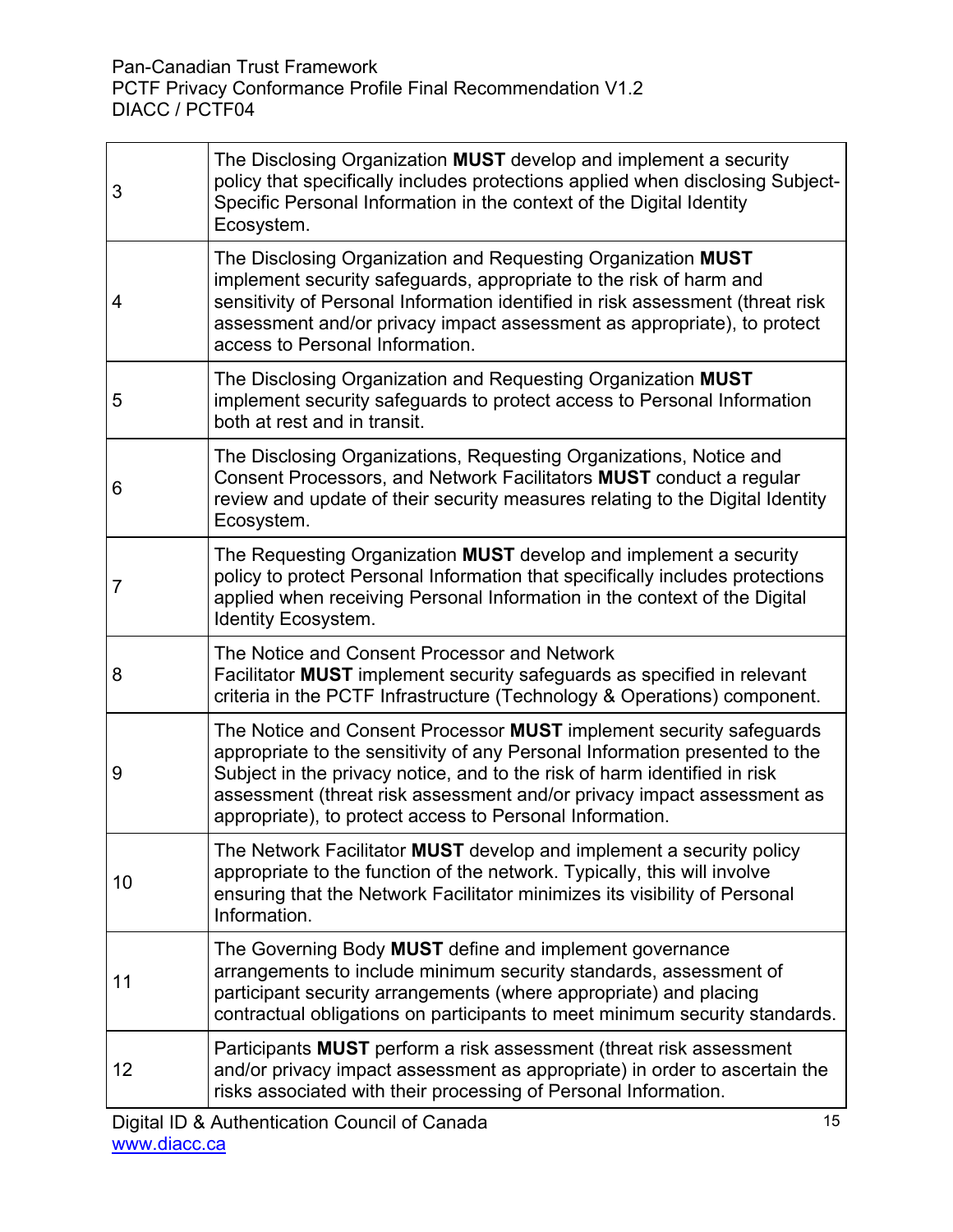r

| <b>OPEN</b>    | <b>Principle 8 - Openness</b><br>An organization must make detailed information about its policies and<br>practices relating to the management of personal information publicly and<br>readily available. <sup>1</sup>                                                                                                                                                                                                                                                                                                                                                                                                                                                                                                                                                   |  |  |  |
|----------------|--------------------------------------------------------------------------------------------------------------------------------------------------------------------------------------------------------------------------------------------------------------------------------------------------------------------------------------------------------------------------------------------------------------------------------------------------------------------------------------------------------------------------------------------------------------------------------------------------------------------------------------------------------------------------------------------------------------------------------------------------------------------------|--|--|--|
| 1              | Disclosing Organizations, Requesting Organizations and Notice and<br>Consent Processors MUST ensure the Subject is able to readily obtain<br>clear and understandable information concerning<br>the Digital Identity Ecosystem (which may reference information<br>maintained by the Governing Body)<br>what personal information is collected, used, retained or disclosed<br>the purposes for the collection, use, retention or disclosure<br>$\bullet$<br>the names or categories of third-party recipients of personal<br>$\bullet$<br>information<br>an explanation of the Subjects's privacy rights and how to exercise<br>them<br>how the Subject's personal information is protected<br>where to go for more information<br>$\bullet$<br>who to contact for help |  |  |  |
| $\overline{2}$ | Disclosing Organizations, Requesting Organizations, and Notice and<br>Consent Processors MUST have a documented process to provide help<br>and guidance when a User makes an access request pertaining to a<br>different part of the Digital Identity Ecosystem. This may involve having the<br>User identify the Requesting Organization through activity history, a<br>consent receipt, and/or engaging the Network Facilitator or Governing Body<br>to support identification of the relevant Participant.                                                                                                                                                                                                                                                            |  |  |  |
| 3              | Disclosing Organizations, Requesting Organizations, Notice and Consent<br>Processors, and Network Facilitators MUST have a documented process to<br>provide information to Users concerning the their role in the Digital Identity<br>Ecosystem following the Governing Body guidelines, when requested                                                                                                                                                                                                                                                                                                                                                                                                                                                                  |  |  |  |
| 4              | Disclosing Organizations, Requesting Organizations, Notice and Consent<br>Processors, and Network Facilitators MUST ensure information concerning<br>their role is clearly delineated from other services and functions provided by<br>the organization (that are not part of the Digital Identity Ecosystem per se),<br>such as marketing.                                                                                                                                                                                                                                                                                                                                                                                                                              |  |  |  |
| 5              | The Governing Body MUST develop and maintain clear and<br>understandable information about how, in general terms, personal<br>information is collected, used and disclosed within the Digital Identity<br>Ecosystem and how Users can exercise their privacy rights.                                                                                                                                                                                                                                                                                                                                                                                                                                                                                                     |  |  |  |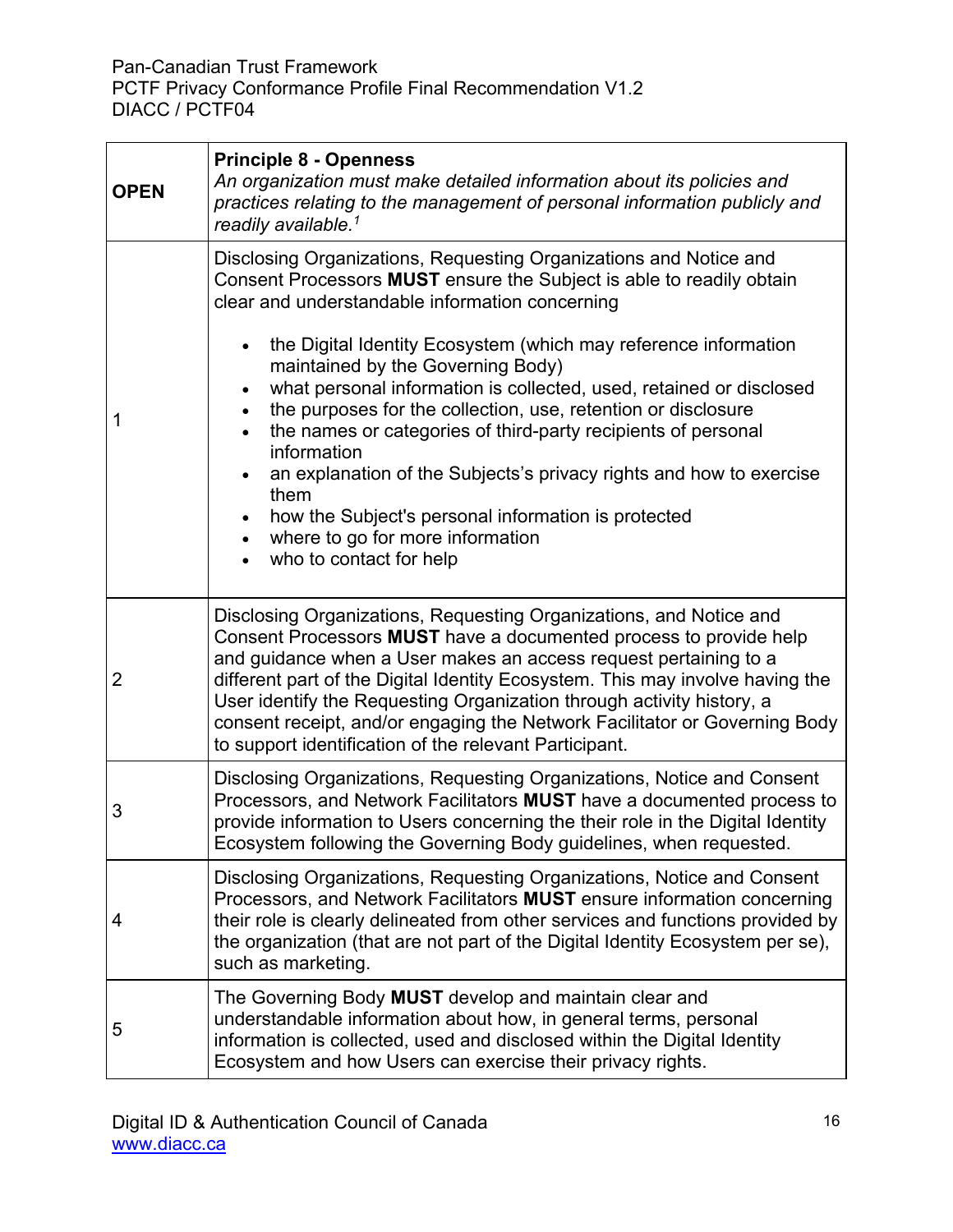| 6           | The Governing Body MUST have a documented procedure to review a<br>Participant's privacy policy and practices information required by the<br>Principle 8 Openness criteria, and that such information is presented in a<br>consistent manner to avoid conflicting or confusing messages.                                                                |  |  |  |
|-------------|---------------------------------------------------------------------------------------------------------------------------------------------------------------------------------------------------------------------------------------------------------------------------------------------------------------------------------------------------------|--|--|--|
| 7           | The Governing Body MUST provide guidelines to Participants on<br>compliance with the criteria statements in this Principle 8 - Openness<br>section within the Digital Identity Ecosystem.                                                                                                                                                               |  |  |  |
| 8           | The Governing Body MUST verify that each Participant, including the<br>Governing Body, has processes in place to respond to a User's request for<br>information.                                                                                                                                                                                        |  |  |  |
| <b>INDI</b> | <b>Principle 9 - Individual Access</b><br>Upon request, an individual must be informed of the existence, use, and<br>disclosure of their personal information and be given access to that<br>information. An individual shall be able to challenge the accuracy and<br>completeness of the information and have it amended as appropriate. <sup>1</sup> |  |  |  |
| 1           | Participants in the Digital Identity Ecosystem MUST have appropriate<br>policies concerning the existence, use, and disclosure of Personal<br>Information.                                                                                                                                                                                              |  |  |  |
| 2           | Disclosing Organizations, Requesting Organizations and Notice and<br>Consent Processors SHOULD have appropriate processes to manage<br>complaints and rights-requests from Users including:<br>clearly setting out the responsibilities of other entities involved for                                                                                  |  |  |  |
|             | resolution<br>training applicable staff to be able to respond to any requests or<br>complaints                                                                                                                                                                                                                                                          |  |  |  |
| 3           | Disclosing Organizations, Requesting Organizations and Notice and<br>Consent Processors SHOULD provide inbuilt features that automatically<br>provide the User with the ability to access and correct their personal<br>information.                                                                                                                    |  |  |  |
|             | Note: Because the Notice and Consent Processor facilitates the sharing of,<br>but does not use, Personal Information, the "individual access" is likely to<br>be limited to viewing the audit trail of Notice and Consent activities relating<br>to the Subject.                                                                                        |  |  |  |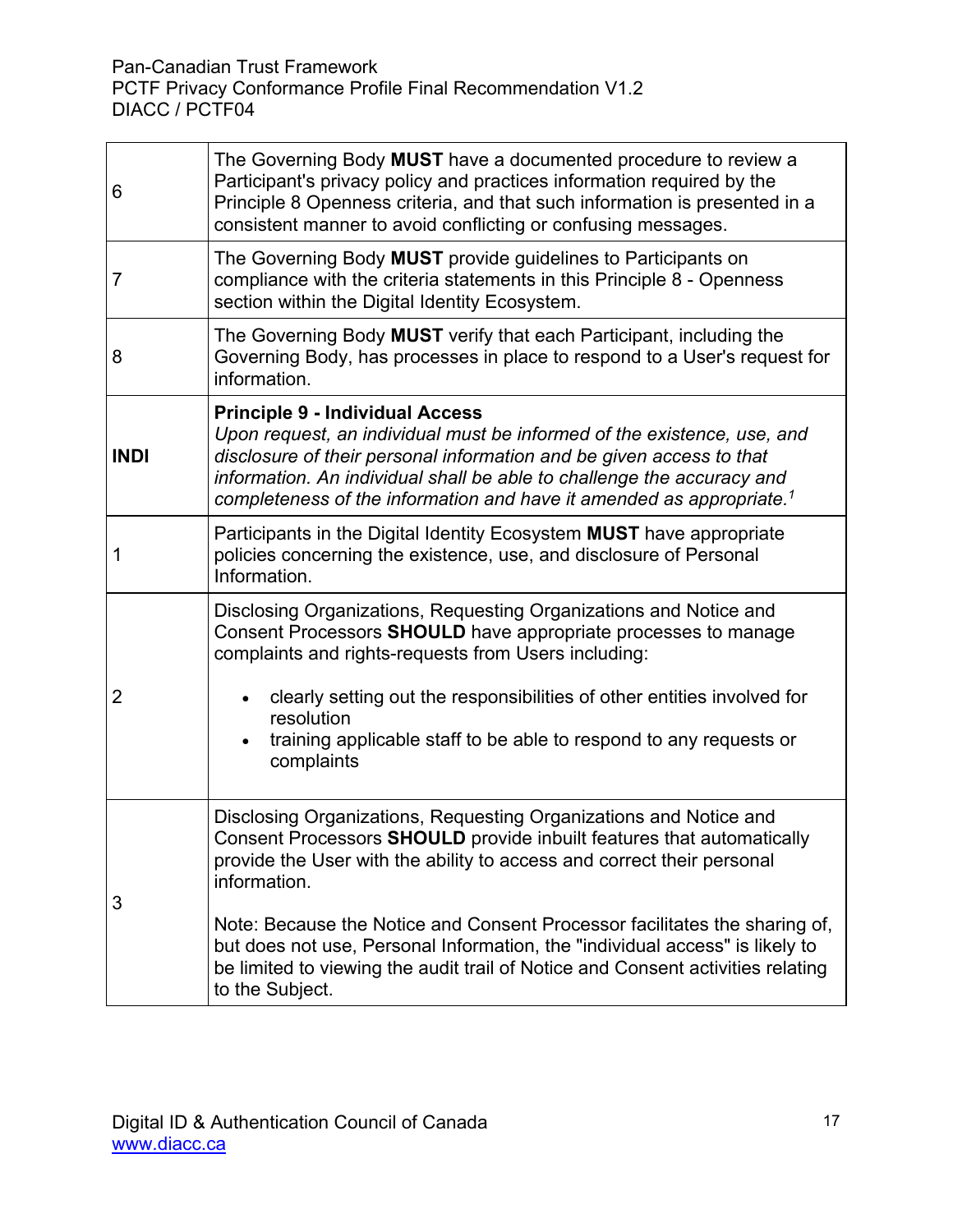| $\overline{4}$ | Where Disclosing Organizations, Requesting Organizations and Notice and<br>Consent Processors do not provide inbuilt features, they MUST create a<br>documented process for Users to obtain information concerning the<br>existence, use and disclosure of their Personal Information, and make this<br>clear to Users.<br>Note: Because the Notice and Consent Processor facilitates the sharing of,<br>but does not use, Personal Information, the "individual access" is likely to<br>be limited to viewing the audit trail of Notice and Consent activities relating<br>to the Subject. |  |  |  |
|----------------|---------------------------------------------------------------------------------------------------------------------------------------------------------------------------------------------------------------------------------------------------------------------------------------------------------------------------------------------------------------------------------------------------------------------------------------------------------------------------------------------------------------------------------------------------------------------------------------------|--|--|--|
| 5              | If the Requesting Organization determines that the Personal Information it<br>receives from the Digital Identity Ecosystem is inaccurate or incomplete,<br>processes SHOULD exist to notify the relevant Disclosing Organization of<br>the problem.                                                                                                                                                                                                                                                                                                                                         |  |  |  |
| 6              | The Network Facilitator SHOULD NOT have access to Personal<br>Information (other than potentially anonymous identifiers that the Network<br>cannot link back to Subjects).<br>If the Network Facilitator does have access to Personal Information, then<br>they MUST comply with criteria INDI 1 through 4.                                                                                                                                                                                                                                                                                 |  |  |  |
| $\overline{7}$ | The Governing Body governance arrangements <b>MUST</b> include a section on<br>Principle 9 "Individual Access" processes and guidelines that are provided<br>to Participants and that are appropriate to the information exchanged<br>through the Digital Identity Ecosystem.                                                                                                                                                                                                                                                                                                               |  |  |  |
| <b>CHAL</b>    | <b>Principle 10 - Challenging Compliance</b><br>An individual shall be able to challenge an organization's compliance with<br>the above principles. Their challenge should be addressed to the person<br>accountable for the organization's compliance with PIPEDA, usually their<br>Chief Privacy Officer. <sup>1</sup>                                                                                                                                                                                                                                                                    |  |  |  |
| 1              | The name or title, and contact information, of the person responsible for<br>compliance in the Disclosing Organization, Requesting Organization and<br>Notice and Consent Processor, and means to engage in recourse against<br>them, MUST be clearly available for anyone requesting it.                                                                                                                                                                                                                                                                                                   |  |  |  |

 $\overline{\mathbf{1}}$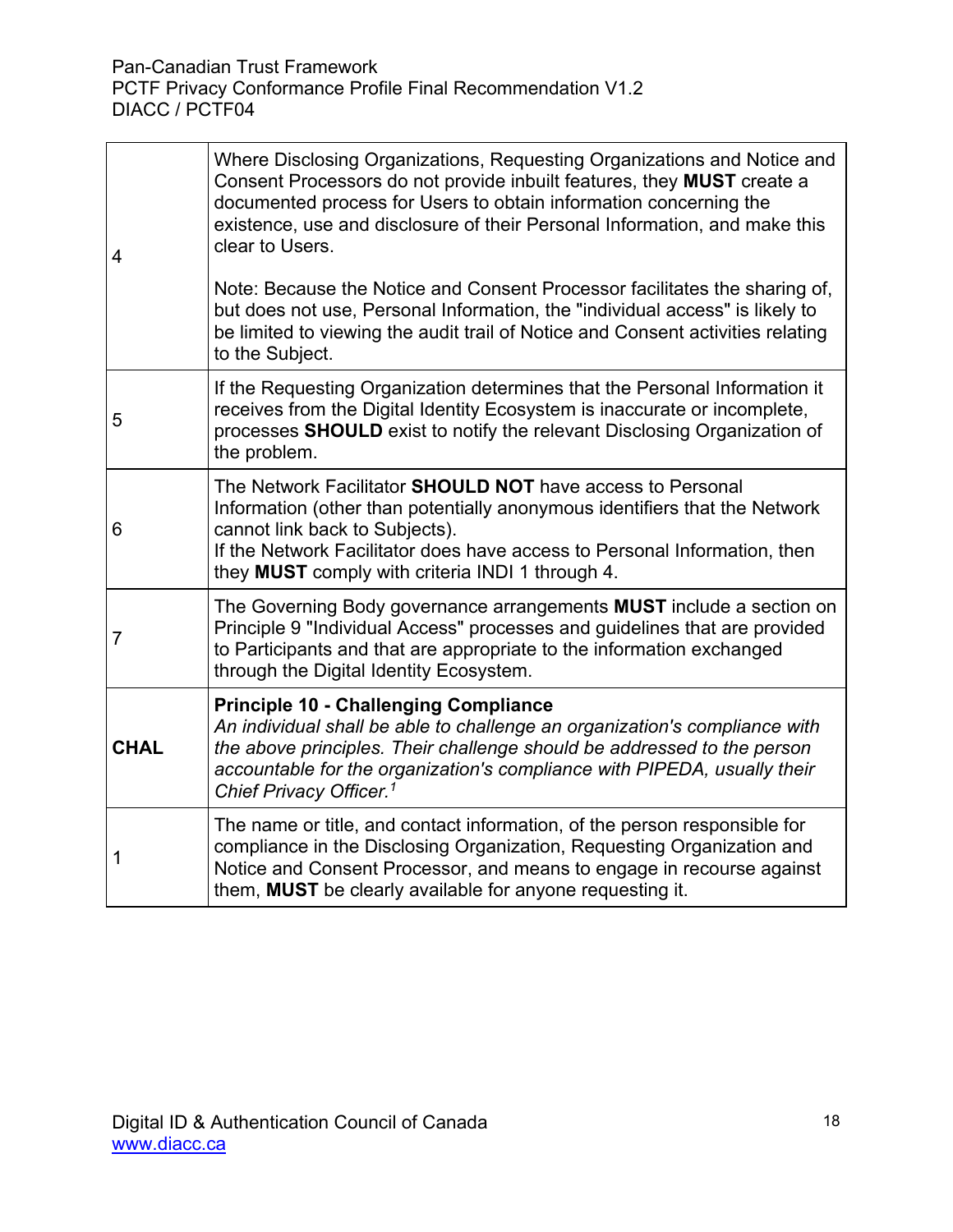| Disclosing Organizations, Requesting Organizations, Notice and Consent<br>Processors, and Network Facilitators each MUST have a compliance<br>management program that includes at least:<br>clearly and simply differentiates involvement in the Digital Identity<br>Ecosystem from the organization's other activities; and<br>assists the User in obtaining the support required, even if the<br>complaint needs to be directed to another participant in the Digital<br><b>Identity Ecosystem.</b> |  |
|-------------------------------------------------------------------------------------------------------------------------------------------------------------------------------------------------------------------------------------------------------------------------------------------------------------------------------------------------------------------------------------------------------------------------------------------------------------------------------------------------------|--|
| The Governing Body MUST provide guidelines to Participants on how to<br>notify and respond to complaints in a timely manner as well as record<br>actions in order that the Subject is provided with the necessary support<br>from the correct Participant, as efficiently and clearly as possible.                                                                                                                                                                                                    |  |

## <span id="page-18-0"></span>**3. References**

1. [PIPEDA fair information principles, Office of the Privacy Commissioner of](https://www.priv.gc.ca/en/privacy-topics/privacy-laws-in-canada/the-personal-information-protection-and-electronic-documents-act-pipeda/p_principle/)  [Canada,](https://www.priv.gc.ca/en/privacy-topics/privacy-laws-in-canada/the-personal-information-protection-and-electronic-documents-act-pipeda/p_principle/) Revised: May 2019 and Schedule 1 of the Government of Canada's Personal Information Protection and Electronic Documents Act (PIPEDA), [Principles Set Out in the National Standard of Canada Entitled](https://laws-lois.justice.gc.ca/eng/acts/p-8.6/page-7.html) Model Code for [the Protection of Personal Information, CAN/CSA-Q830-96](https://laws-lois.justice.gc.ca/eng/acts/p-8.6/page-7.html)

# <span id="page-18-1"></span>**4. Revision History**

| <b>Version</b><br><b>Number</b> | Date of<br><b>Issue</b> | Author(s)                     | <b>Brief Description</b>                               |
|---------------------------------|-------------------------|-------------------------------|--------------------------------------------------------|
| 0.01                            | 2018-<br>08-08          | <b>Privacy Design</b><br>Team | Initial working draft                                  |
| 0.02                            | 2018-<br>09-28          | <b>Privacy Design</b><br>Team | <b>Added 10 Principles</b>                             |
| 0.03                            | 2018-<br>11-09          | <b>Privacy Design</b><br>Team | Incorporated feedback from Nov. 8 Deep Dive<br>meeting |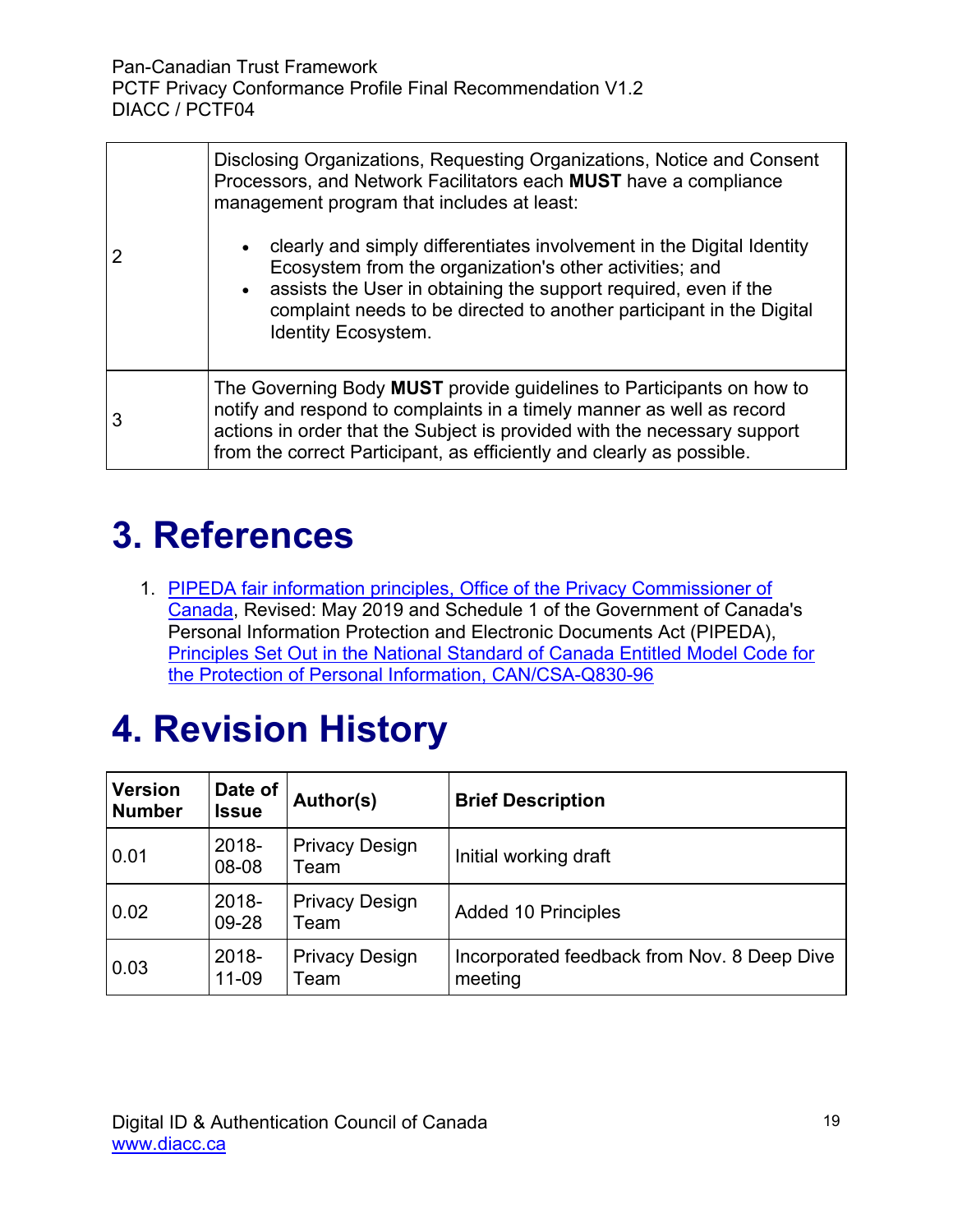| 0.04 | 2018-<br>$11 - 22$ | <b>Privacy Design</b><br>Team | Grammatical cleanup and updated terms for<br>roles:<br>"Network" to "Network Provider"<br>"Eco-System" to "Governing Body"<br>$\bullet$ |
|------|--------------------|-------------------------------|-----------------------------------------------------------------------------------------------------------------------------------------|
| 0.05 | 2018-<br>$12 - 24$ | <b>Privacy Design</b><br>Team | Incorporated feedback from Dec. 20 Deep<br>Dive meeting                                                                                 |
| 0.06 | 2019-<br>$01 - 04$ | <b>Privacy Design</b><br>Team | Incorporated feedback from Jan. 3 meeting                                                                                               |
| 0.07 | 2019-<br>$01 - 17$ | <b>Privacy Design</b><br>Team | Incorporated feedback from Jan. 17 meeting                                                                                              |
| 0.08 | 2019-<br>$02 - 14$ | <b>Privacy Design</b><br>Team | Incorporated feedback from Feb. 14 meeting                                                                                              |
| 0.09 | 2019-<br>05-09     | <b>Privacy Design</b><br>Team | Incorporated feedback from Apr. 17 meeting                                                                                              |
| 0.10 | 2019-<br>05-09     | <b>PCTF Editing</b><br>Team   | Updated conformance criteria numbering                                                                                                  |
| 0.11 | 2019-<br>06-26     | <b>PCTF Editing</b><br>Team   | Incorporated comments from discussion draft<br>open review                                                                              |
| 0.12 | 2019-<br>07-05     | <b>PCTF Editing</b><br>Team   | Updates based on July 4th Privacy Design<br>meeting to resolve remaining comments                                                       |
| 0.13 | 2019-<br>$11 - 22$ | <b>PCTF Editing</b><br>Team   | Applied standard outline for PCTF<br>Conformance Profile, which consolidates<br>conceptual information in the Overview.                 |
| 0.14 | 2019-<br>12-05     | <b>PCTF Editing</b><br>Team   | Updates base on comment resolution from<br>open review.                                                                                 |
| 0.15 | 2020-<br>$01 - 02$ | <b>PCTF Editing</b><br>Team   | Updated based on suggested editorial<br>changes from open review.                                                                       |
| 0.16 | 2020-<br>$01 - 07$ | <b>Privacy Design</b><br>Team | Updated based on in-person Privacy Design<br>Team review of comments.                                                                   |
| 0.17 | 2020-<br>$02 - 12$ | <b>PCTF Editing</b><br>Team   | Updated based on several consultation<br>sessions with TFEC expert team to review<br>received TFEC comments                             |
| 1.0  | 2020-<br>02-24     | <b>PCTF Editing</b><br>Team   | Approve as Draft Recommendation V1.0                                                                                                    |